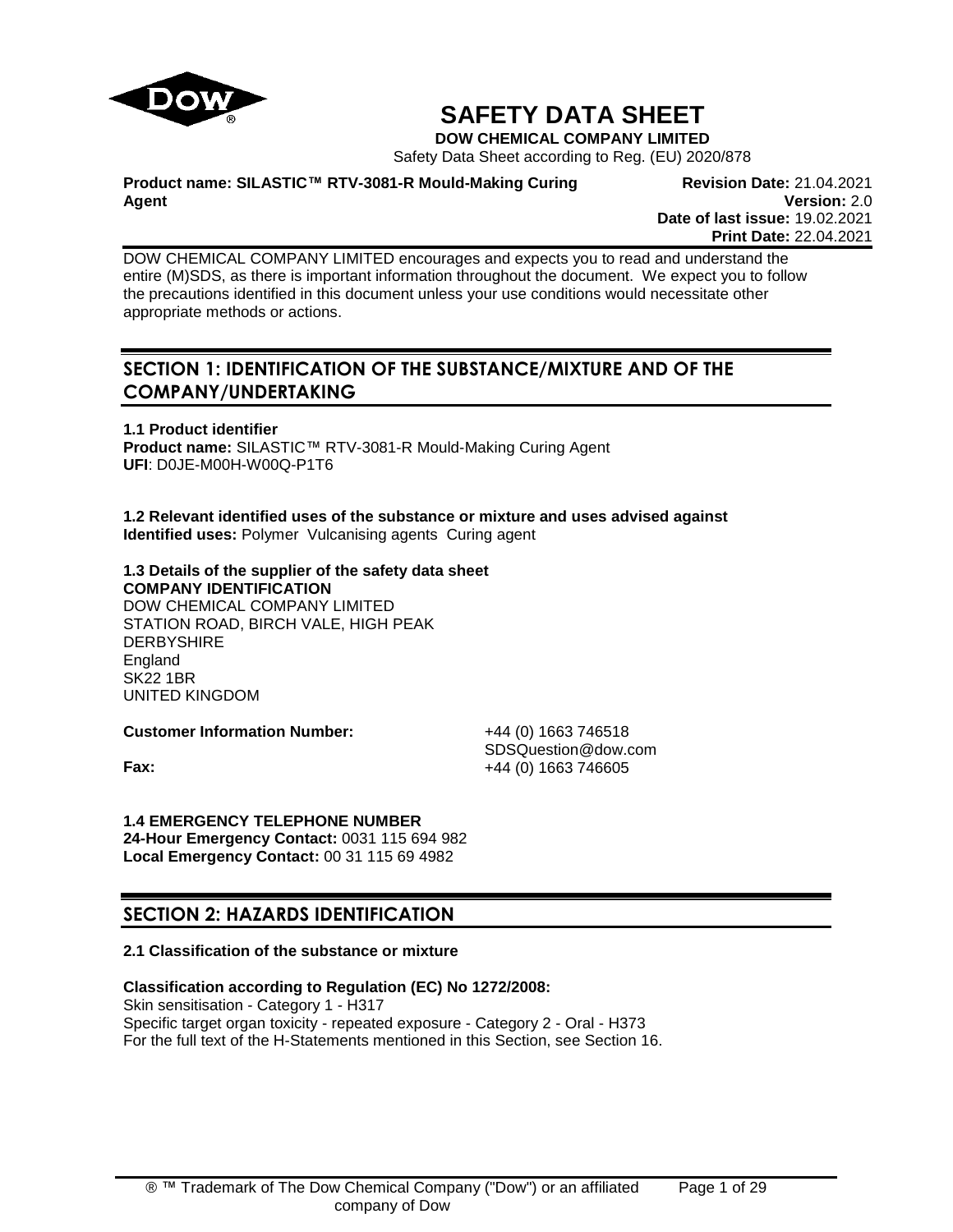# **2.2 Label elements**

**Labelling according to Regulation (EC) No 1272/2008:**

# **Hazard pictograms**



# **Signal word: WARNING**

#### **Hazard statements**

| H317 | May cause an allergic skin reaction.                                       |
|------|----------------------------------------------------------------------------|
| H373 | May cause damage to organs (Bladder, Kidney) through prolonged or repeated |
|      | exposure if swallowed.                                                     |

# **Precautionary statements**

| P260             | Do not breathe dust/fume/gas/mist/vapours/spray.                          |
|------------------|---------------------------------------------------------------------------|
| P280             | Wear protective gloves.                                                   |
| P314             | Get medical advice/ attention if you feel unwell.                         |
| $P333 + P313$    | If skin irritation or rash occurs: Get medical advice/attention.          |
| $P362 + P364$    | Take off contaminated clothing and wash it before reuse.                  |
| P <sub>501</sub> | Dispose of contents and/or container to an approved waste disposal plant. |
|                  |                                                                           |

**Contains** Trimethoxyphenylsilane; Bis[(2-ethyl-2,5-dimethylhexanoyl)oxy](dimethyl)stannane

# **2.3 Other hazards**

This product contains no substances assessed to be PBT or vPvB at levels of 0.1% or higher.

Endocrine disrupting properties

| Environment:  | The substance/mixture does not contain components considered to have<br>endocrine disrupting properties according to REACH Article 57(f) or Commission<br>Delegated regulation (EU) 2017/2100 or Commission Regulation (EU) 2018/605 |
|---------------|--------------------------------------------------------------------------------------------------------------------------------------------------------------------------------------------------------------------------------------|
|               | at levels of 0.1% or higher.                                                                                                                                                                                                         |
| Human Health: | The substance/mixture does not contain components considered to have<br>endocrine disrupting properties according to REACH Article 57(f) or Commission<br>Delegated regulation (EU) 2017/2100 or Commission Regulation (EU) 2018/605 |
|               | at levels of 0.1% or higher.                                                                                                                                                                                                         |

# **SECTION 3: COMPOSITION/INFORMATION ON INGREDIENTS**

# **Chemical nature:** Organotin compound **3.2 Mixtures**

This product is a mixture.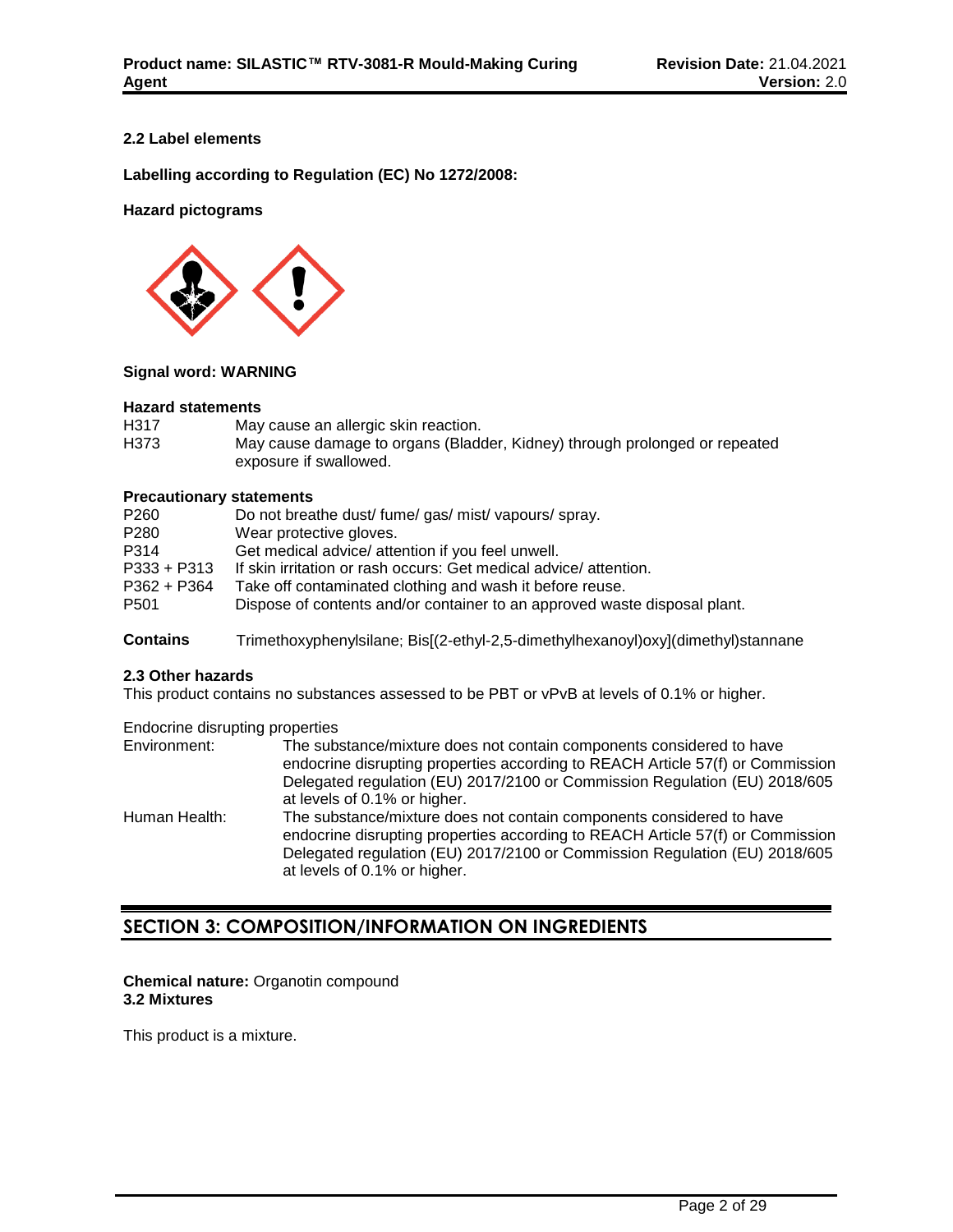| <b>CASRN/</b><br>$EC-No. /$<br>Index-No.                                    | <b>REACH</b><br><b>Registration</b><br><b>Number</b> | <b>Concentration</b>                                                             | <b>Component</b>                                                     | <b>Classification:</b><br><b>REGULATION (EC) No</b><br>1272/2008                                                                                                                                                                                                                                                                                                                                                                                       |
|-----------------------------------------------------------------------------|------------------------------------------------------|----------------------------------------------------------------------------------|----------------------------------------------------------------------|--------------------------------------------------------------------------------------------------------------------------------------------------------------------------------------------------------------------------------------------------------------------------------------------------------------------------------------------------------------------------------------------------------------------------------------------------------|
|                                                                             |                                                      |                                                                                  |                                                                      |                                                                                                                                                                                                                                                                                                                                                                                                                                                        |
| <b>CASRN</b><br>2996-92-1<br>EC-No.<br>221-066-9<br>Index-No.               |                                                      | 01-2119964479-19  >= 10.0 - <= 13.0 %   Trimethoxyphenylsil   Flam. Liq. 3; H226 | ane                                                                  | Acute Tox. 4; H302<br><b>STOT RE 2; H373</b><br>(Bladder, Kidney)<br>Acute toxicity estimate<br>Acute oral toxicity:<br>1,049 mg/kg<br>Acute dermal toxicity:<br>2,471 mg/kg                                                                                                                                                                                                                                                                           |
| <b>CASRN</b><br>68928-76-7<br>EC-No.<br>273-028-6<br>Index-No.              | 01-2120770324-57                                     | $>= 1.3 - 2.7 \%$                                                                | Bis[(2-ethyl-2,5-<br>dimethylhexanoyl)o<br>xy](dimethyl)stanna<br>ne | Acute Tox. 4; H302<br>Skin Irrit. 2; H315<br>Skin Sens. 1A; H317<br>Aquatic Chronic 3; H412<br>Acute toxicity estimate<br>Acute oral toxicity:<br>892 mg/kg<br>Acute dermal toxicity:<br>> 2,000 mg/kg                                                                                                                                                                                                                                                 |
| <b>CASRN</b><br>67-56-1<br>EC-No.<br>200-659-6<br>Index-No.<br>603-001-00-X |                                                      | $>= 0.09 - \le 0.41$ % methanol                                                  |                                                                      | Flam. Liq. 2; H225<br>Acute Tox. 3; H301<br>Acute Tox. 3; H331<br>Acute Tox. 3; H311<br><b>STOT SE 1; H370</b><br>(Eyes, Central nervous<br>system)<br>specific concentration limit<br><b>STOT SE 1; H370</b><br>$>= 10 \%$<br><b>STOT SE 2; H371</b><br>$3 - 10\%$<br>Acute toxicity estimate<br>Acute oral toxicity:<br>> 5,000 mg/kg<br>340 mg/kg<br>Acute inhalation toxicity:<br>3 mg/l, 4 Hour, vapour<br>Acute dermal toxicity:<br>15,800 mg/kg |
| <b>CASRN</b><br>681-84-5<br>EC-No.<br>211-656-4<br>Index-No.                |                                                      | $= 0.14 %$                                                                       | Tetramethyl<br>orthosilicate                                         | Flam. Liq. 3; H226<br>Acute Tox. 1; H330<br>Skin Irrit. 2; H315<br>Eye Dam. 1; H318<br><b>STOT RE 1; H372</b><br>(Respiratory system)                                                                                                                                                                                                                                                                                                                  |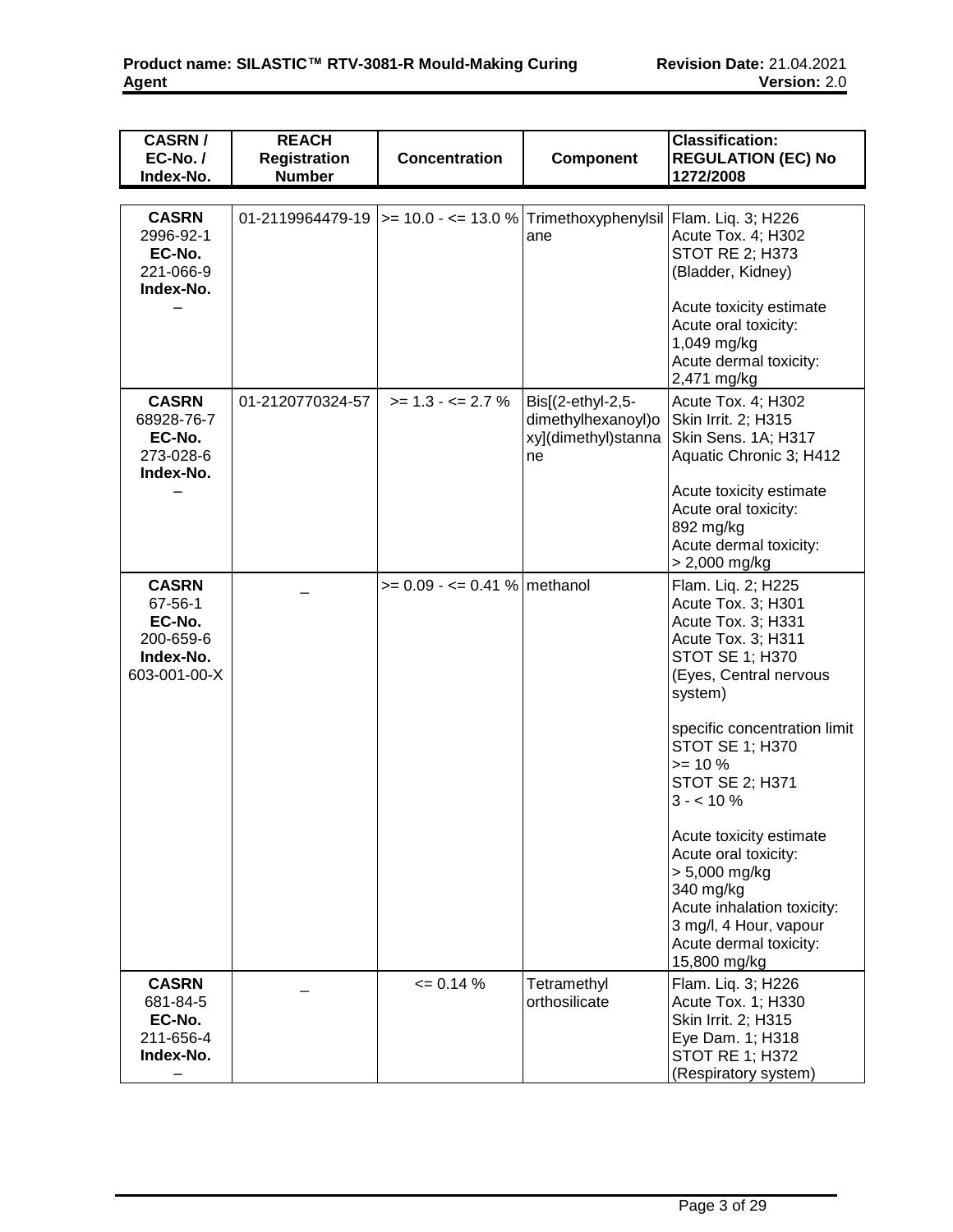|                                                                |                                       |                             | Acute toxicity estimate<br>Acute oral toxicity:<br>$> 2,500$ mg/kg<br>Acute inhalation toxicity:<br>0.392 mg/l, 4 Hour, vapour                                                                                                                                                                    |
|----------------------------------------------------------------|---------------------------------------|-----------------------------|---------------------------------------------------------------------------------------------------------------------------------------------------------------------------------------------------------------------------------------------------------------------------------------------------|
| <b>CASRN</b><br>18406-41-2<br>EC-No.<br>242-285-6<br>Index-No. | $>= 0.014 - \le 0.023$   1,2-Bis<br>% | (trimethoxysilyl)<br>ethane | Acute Tox. 4; H302<br>Acute Tox. 1; H330<br>Skin Irrit. 2; H315<br>Eye Irrit. 2; H319<br><b>STOT RE 1; H372</b><br>(Nasal inner lining,<br>Respiratory system, Eyes)<br>Acute toxicity estimate<br>Acute oral toxicity:<br>1,910 mg/kg<br>Acute inhalation toxicity:<br>0.03 mg/l, 4 Hour, vapour |

For the full text of the H-Statements mentioned in this Section, see Section 16.

# **SECTION 4: FIRST AID MEASURES**

# **4.1 Description of first aid measures**

# **General advice:**

First Aid responders should pay attention to self-protection and use the recommended protective clothing (chemical resistant gloves, splash protection). If potential for exposure exists refer to Section 8 for specific personal protective equipment.

**Inhalation:** Move person to fresh air and keep comfortable for breathing. If not breathing, give artificial respiration; if by mouth to mouth use rescuer protection (pocket mask, etc). If breathing is difficult, oxygen should be administered by qualified personnel. Call a physician or transport to a medical facility.

**Skin contact:** Remove material from skin immediately by washing with soap and plenty of water. Remove contaminated clothing and shoes while washing. Seek medical attention if irritation or rash occurs. Wash clothing before reuse. Discard items which cannot be decontaminated, including leather articles such as shoes, belts and watchbands. Suitable emergency safety shower facility should be available in work area.

**Eye contact:** Flush eyes thoroughly with water for several minutes. Remove contact lenses after the initial 1-2 minutes and continue flushing for several additional minutes. If effects occur, consult a physician, preferably an ophthalmologist. Suitable emergency eye wash facility should be available in work area.

**Ingestion:** If swallowed, seek medical attention. Do not induce vomiting unless directed to do so by medical personnel.

# **4.2 Most important symptoms and effects, both acute and delayed:**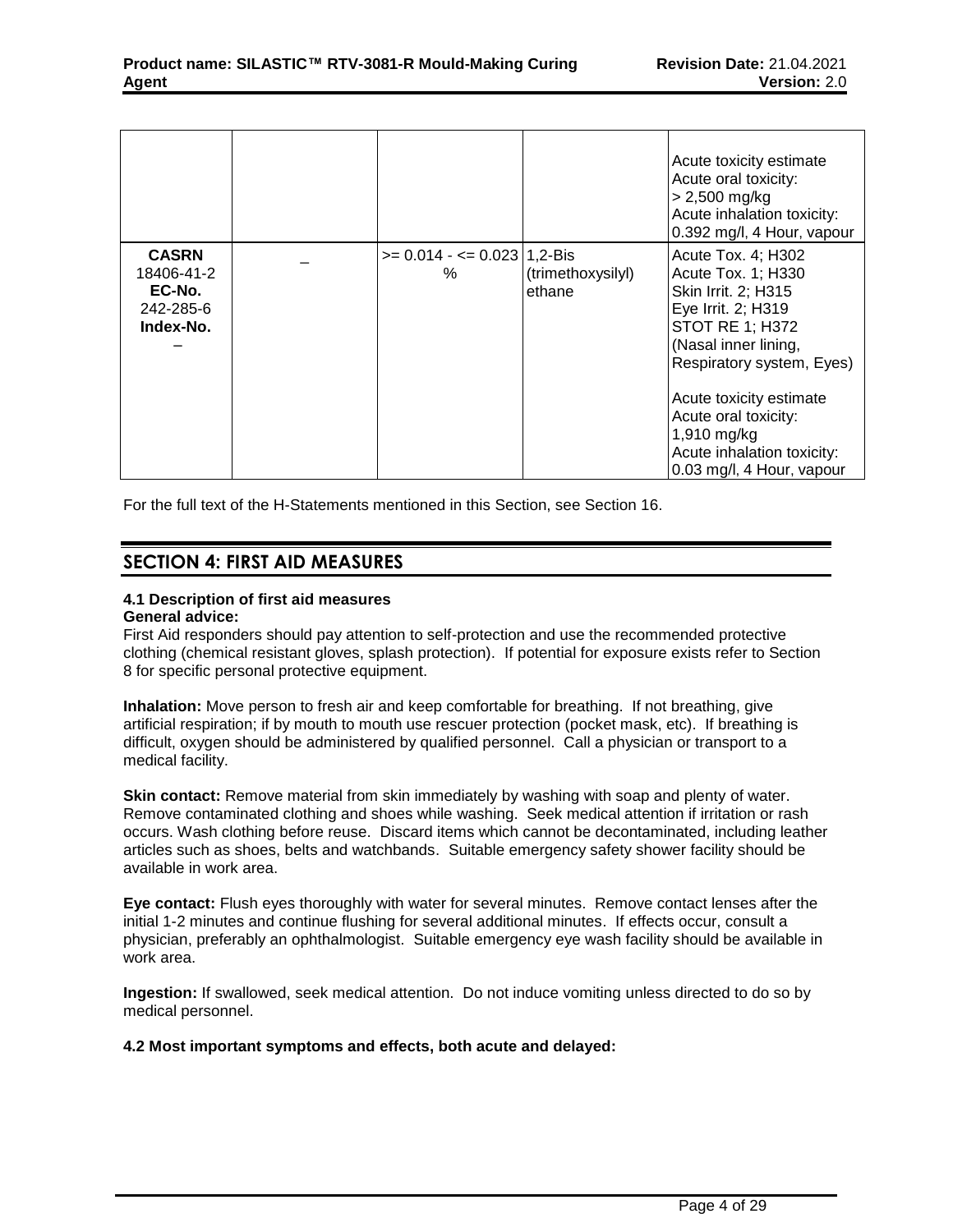Aside from the information found under Description of first aid measures (above) and Indication of immediate medical attention and special treatment needed (below), any additional important symptoms and effects are described in Section 11: Toxicology Information.

**4.3 Indication of any immediate medical attention and special treatment needed Notes to physician:** May cause asthma-like (reactive airways) symptoms. Bronchodilators, expectorants, antitussives and corticosteroids may be of help. No specific antidote. Treatment of exposure should be directed at the control of symptoms and the clinical condition of the patient. Repeated excessive exposure may aggravate preexisting lung disease.

# **SECTION 5: FIREFIGHTING MEASURES**

# **5.1 Extinguishing media**

**Suitable extinguishing media:** Alcohol-resistant foam. Dry sand. Dry chemical.

**Unsuitable extinguishing media:** High volume water jet. Do not use direct water stream..

# **5.2 Special hazards arising from the substance or mixture**

**Hazardous combustion products:** Carbon oxides. Silicon oxides. Formaldehyde. Metal oxides. Nitrogen oxides (NOx).

**Unusual Fire and Explosion Hazards:** Flash back possible over considerable distance.. Exposure to combustion products may be a hazard to health.. Closed containers may rupture via pressure build-up when exposed to fire or extreme heat.. Vapours may form explosive mixtures with air..

# **5.3 Advice for firefighters**

**Fire Fighting Procedures:** Use water spray to cool unopened containers.. Evacuate area.. Collect contaminated fire extinguishing water separately. This must not be discharged into drains.. Fire residues and contaminated fire extinguishing water must be disposed of in accordance with local regulations.. Contain fire water run-off if possible. Fire water run-off, if not contained, may cause environmental damage.. Use water spray to cool fire exposed containers and fire affected zone until fire is out and danger of reignition has passed.. Do not use a solid water stream as it may scatter and spread fire..

Use extinguishing measures that are appropriate to local circumstances and the surrounding environment. Remove undamaged containers from fire area if it is safe to do so.

**Special protective equipment for firefighters:** In the event of fire, wear self-contained breathing apparatus.. Use personal protective equipment..

# **SECTION 6: ACCIDENTAL RELEASE MEASURES**

**6.1 Personal precautions, protective equipment and emergency procedures:** Remove all sources of ignition. Use personal protective equipment. Follow safe handling advice and personal protective equipment recommendations.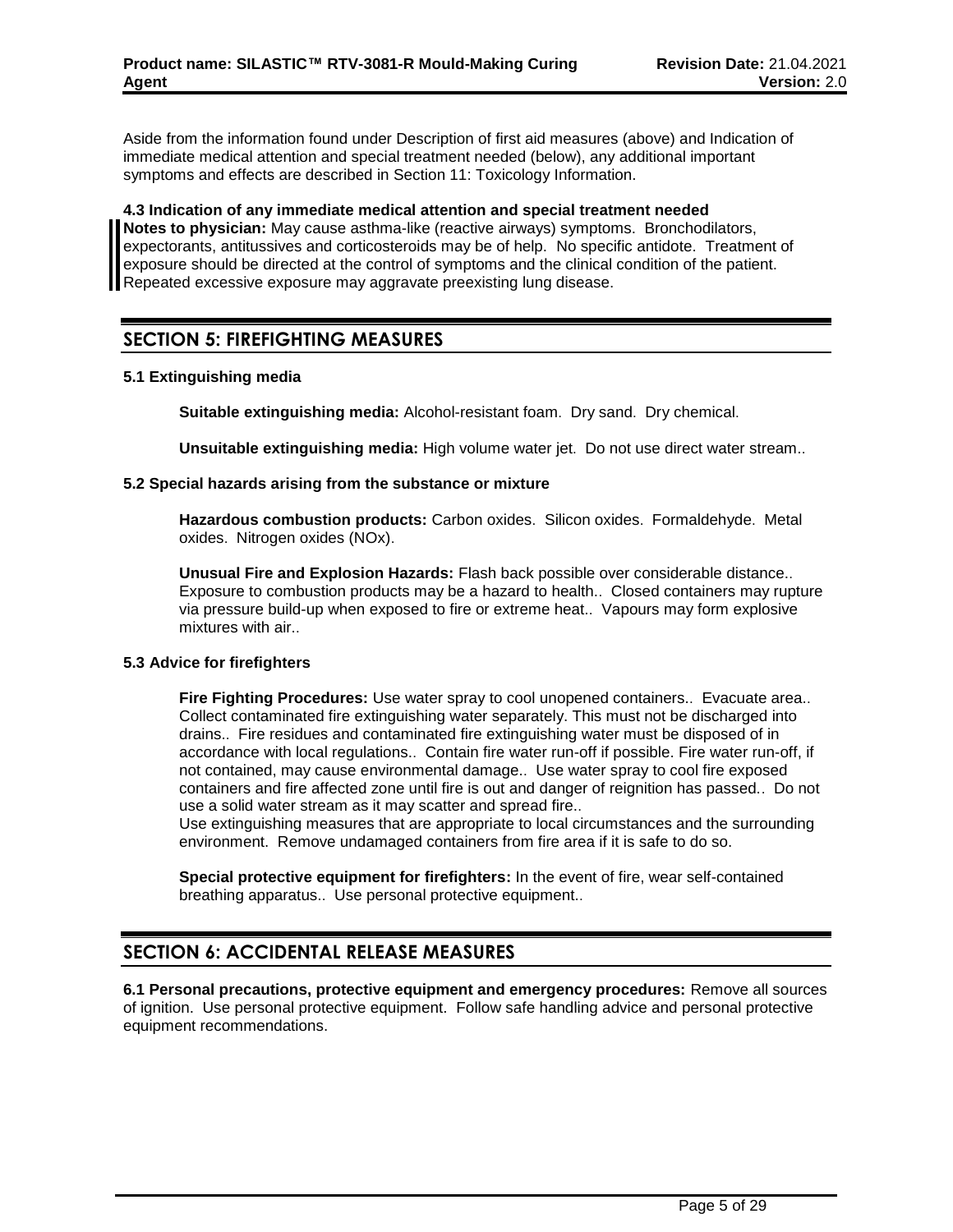**6.2 Environmental precautions:** Do not release the product to the aquatic environment above defined regulatory levels Prevent further leakage or spillage if safe to do so. Prevent spreading over a wide area (e.g. by containment or oil barriers). Retain and dispose of contaminated wash water. Local authorities should be advised if significant spillages cannot be contained.

**6.3 Methods and materials for containment and cleaning up:** Non-sparking tools should be used. Soak up with inert absorbent material. Suppress (knock down) gases/vapours/mists with a water spray jet. Clean up remaining materials from spill with suitable absorbant. Local or national regulations may apply to releases and disposal of this material, as well as those materials and items employed in the cleanup of releases. You will need to determine which regulations are applicable. For large spills, provide dyking or other appropriate containment to keep material from spreading. If dyked material can be pumped, store recovered material in appropriate container.

# **6.4 Reference to other sections:**

See sections: 7, 8, 11, 12 and 13.

# **SECTION 7: HANDLING AND STORAGE**

**7.1 Precautions for safe handling:** Do not get on skin or clothing. Avoid inhalation of vapour or mist. Avoid contact with eyes. Do not swallow. Keep container tightly closed. Keep away from heat and sources of ignition. Take precautionary measures against static discharges. Take care to prevent spills, waste and minimize release to the environment. Handle in accordance with good industrial hygiene and safety practice. CONTAINERS MAY BE HAZARDOUS WHEN EMPTY. Since emptied containers retain product residue follow all (M)SDS and label warnings even after container is emptied. Use with local exhaust ventilation. See Engineering measures under EXPOSURE CONTROLS/PERSONAL PROTECTION section.

**7.2 Conditions for safe storage, including any incompatibilities:** Keep in properly labelled containers. Keep tightly closed. Keep in a cool, well-ventilated place. Store in accordance with the particular national regulations. Keep away from heat and sources of ignition.

Do not store with the following product types: Strong oxidizing agents. Explosives. Gases. Unsuitable materials for containers**:** None known.

**7.3 Specific end use(s):** See the technical data sheet on this product for further information.

# **SECTION 8: EXPOSURE CONTROLS/PERSONAL PROTECTION**

# **8.1 Control parameters**

If exposure limits exist, they are listed below. If no exposure limits are displayed, then no values are applicable.

| <b>Component</b>            | Regulation                                                                                               | <b>Type of listing</b> | Value                           |  |  |  |  |
|-----------------------------|----------------------------------------------------------------------------------------------------------|------------------------|---------------------------------|--|--|--|--|
| Trimethoxyphenylsilane      | Dow IHG                                                                                                  | TWA                    | 5 ppm                           |  |  |  |  |
| Bis[(2-ethyl-2,5-           | <b>ACGIH</b>                                                                                             | TWA                    | , Tin<br>$0.1 \,\mathrm{mg/m3}$ |  |  |  |  |
| dimethylhexanoyl)oxy](dimet |                                                                                                          |                        |                                 |  |  |  |  |
| hyl)stannane                |                                                                                                          |                        |                                 |  |  |  |  |
|                             | Further information: A4: Not classifiable as a human carcinogen; Skin: Danger of<br>cutaneous absorption |                        |                                 |  |  |  |  |
|                             | ACGIH                                                                                                    | <b>STEL</b>            | ,Tin<br>$0.2 \text{ mg/m}$ 3    |  |  |  |  |
|                             | Further information: A4: Not classifiable as a human carcinogen; Skin: Danger of<br>cutaneous absorption |                        |                                 |  |  |  |  |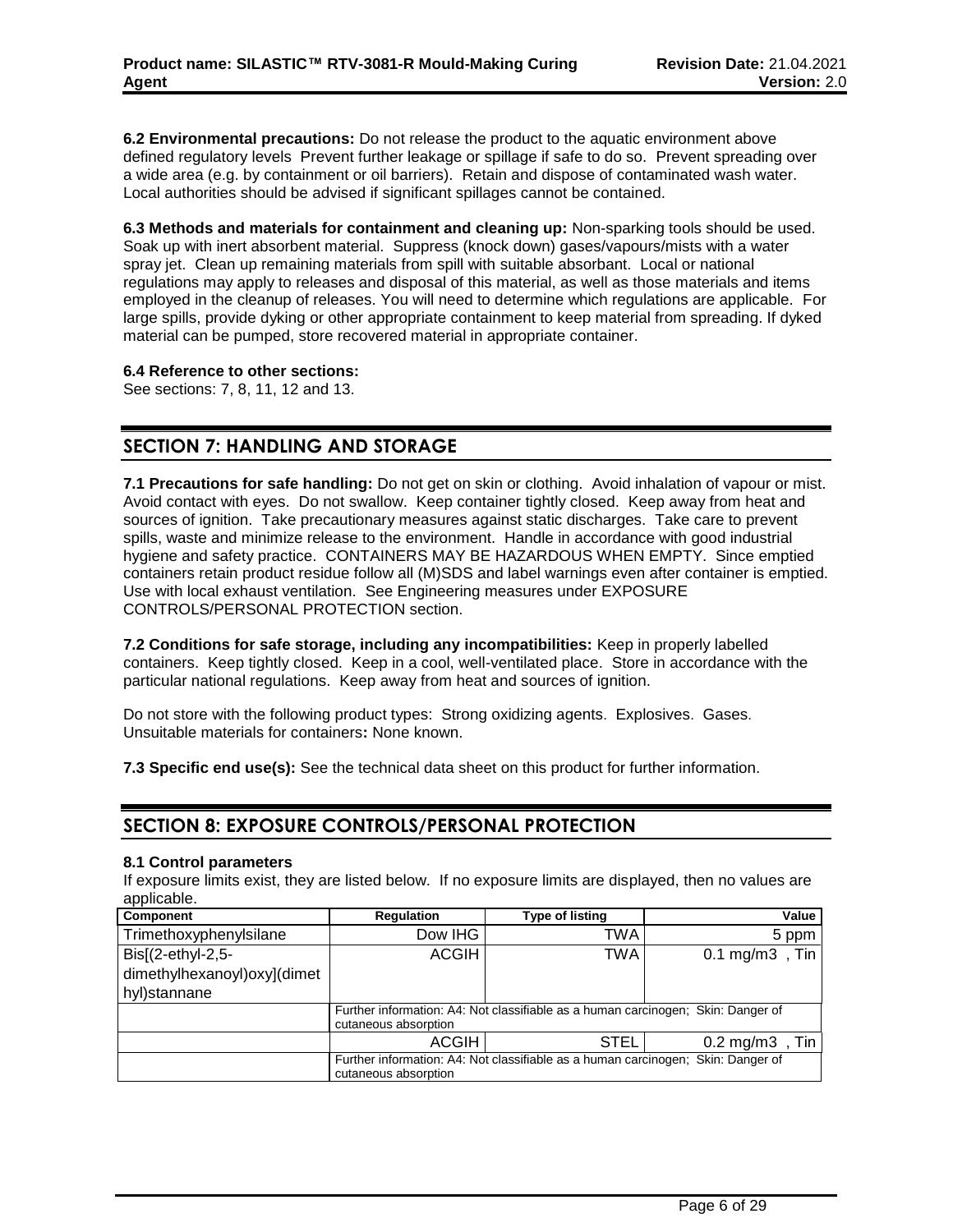|                                     | GB EH40                                                                                                                                                                                | <b>TWA</b>                                                                                                                                                                | $0.1 \text{ mg/m3}$ , Tin                                                          |  |  |  |
|-------------------------------------|----------------------------------------------------------------------------------------------------------------------------------------------------------------------------------------|---------------------------------------------------------------------------------------------------------------------------------------------------------------------------|------------------------------------------------------------------------------------|--|--|--|
|                                     | Further information: Sk: Can be absorbed through the skin. The assigned substances<br>are those for which there are concerns that dermal absorption will lead to systemic<br>toxicity. |                                                                                                                                                                           |                                                                                    |  |  |  |
|                                     | GB EH40                                                                                                                                                                                | <b>STEL</b>                                                                                                                                                               | $0.2 \text{ mg/m3}$ , Tin                                                          |  |  |  |
|                                     | toxicity.                                                                                                                                                                              | are those for which there are concerns that dermal absorption will lead to systemic                                                                                       | Further information: Sk: Can be absorbed through the skin. The assigned substances |  |  |  |
| methanol                            | <b>ACGIH</b>                                                                                                                                                                           | TWA                                                                                                                                                                       | 200 ppm                                                                            |  |  |  |
|                                     |                                                                                                                                                                                        | Further information: Skin: Danger of cutaneous absorption                                                                                                                 |                                                                                    |  |  |  |
|                                     | <b>ACGIH</b>                                                                                                                                                                           | STEL                                                                                                                                                                      | 250 ppm                                                                            |  |  |  |
|                                     | Further information: Skin: Danger of cutaneous absorption                                                                                                                              |                                                                                                                                                                           |                                                                                    |  |  |  |
|                                     | 2006/15/EC                                                                                                                                                                             | TWA                                                                                                                                                                       | 260 mg/m3 200 ppm                                                                  |  |  |  |
|                                     | through the skin                                                                                                                                                                       | Further information: Indicative; skin: Identifies the possibility of significant uptake                                                                                   |                                                                                    |  |  |  |
|                                     | GB EH40                                                                                                                                                                                | TWA                                                                                                                                                                       | 266 mg/m3 200 ppm                                                                  |  |  |  |
|                                     | toxicity.                                                                                                                                                                              | are those for which there are concerns that dermal absorption will lead to systemic                                                                                       | Further information: Sk: Can be absorbed through the skin. The assigned substances |  |  |  |
|                                     | GB EH40                                                                                                                                                                                | <b>STEL</b>                                                                                                                                                               | 333 mg/m3 250 ppm                                                                  |  |  |  |
|                                     | toxicity.                                                                                                                                                                              | Further information: Sk: Can be absorbed through the skin. The assigned substances<br>are those for which there are concerns that dermal absorption will lead to systemic |                                                                                    |  |  |  |
| Tetramethyl orthosilicate           | <b>ACGIH</b>                                                                                                                                                                           | <b>TWA</b>                                                                                                                                                                | 1 ppm                                                                              |  |  |  |
| 1,2-Bis (trimethoxysilyl)<br>ethane | Dow IHG                                                                                                                                                                                | TWA                                                                                                                                                                       | 0.15 Parts per billion                                                             |  |  |  |
|                                     |                                                                                                                                                                                        |                                                                                                                                                                           |                                                                                    |  |  |  |
|                                     | Dow IHG                                                                                                                                                                                | <b>STEL</b>                                                                                                                                                               | 1 Parts per billion                                                                |  |  |  |

The following substance(s), which have Occupational Exposure Limit(s) (OEL), may be formed during handling or processing:, Methanol., Propyl alcohol

# **Biological occupational exposure limits**

| <b>Components</b> | CAS-No. | <b>Control</b> | <b>Biological Sampling</b> |           | Permissible       | <b>Basis</b> |
|-------------------|---------|----------------|----------------------------|-----------|-------------------|--------------|
|                   |         | parameters     | specimen                   | time      | concentration     |              |
| methanol          | 67-56-1 | Methanol       | Urine                      | End of    | $15 \text{ mg/l}$ | <b>ACGIH</b> |
|                   |         |                |                            | shift (As |                   | <b>BEI</b>   |
|                   |         |                |                            | soon as   |                   |              |
|                   |         |                |                            | possible  |                   |              |
|                   |         |                |                            | after     |                   |              |
|                   |         |                |                            | exposure  |                   |              |
|                   |         |                |                            | ceases)   |                   |              |

#### **Recommended monitoring procedures**

Monitoring of the concentration of substances in the breathing zone of workers or in the general workplace may be required to confirm compliance with the Occupational Exposure Limits and the adequacy of exposure controls. For some substances biological monitoring may also be appropriate. Validated exposure measurement methods should be applied by a competent person and samples should be analysed by an accredited laboratory.

Reference should be made to monitoring standards, such as the following: European Standard EN 689 (Workplace atmospheres - Guidance for the assessment of exposure by inhalation to chemical agents for comparison with limit values and measurement strategy); European Standard EN 14042 (Workplace atmospheres - Guide for the application and use of procedures for the assessment of exposure to chemical and biological agents); European Standard EN 482 (Workplace atmospheres - General requirements for the performance of procedures for the measurement of chemical agents).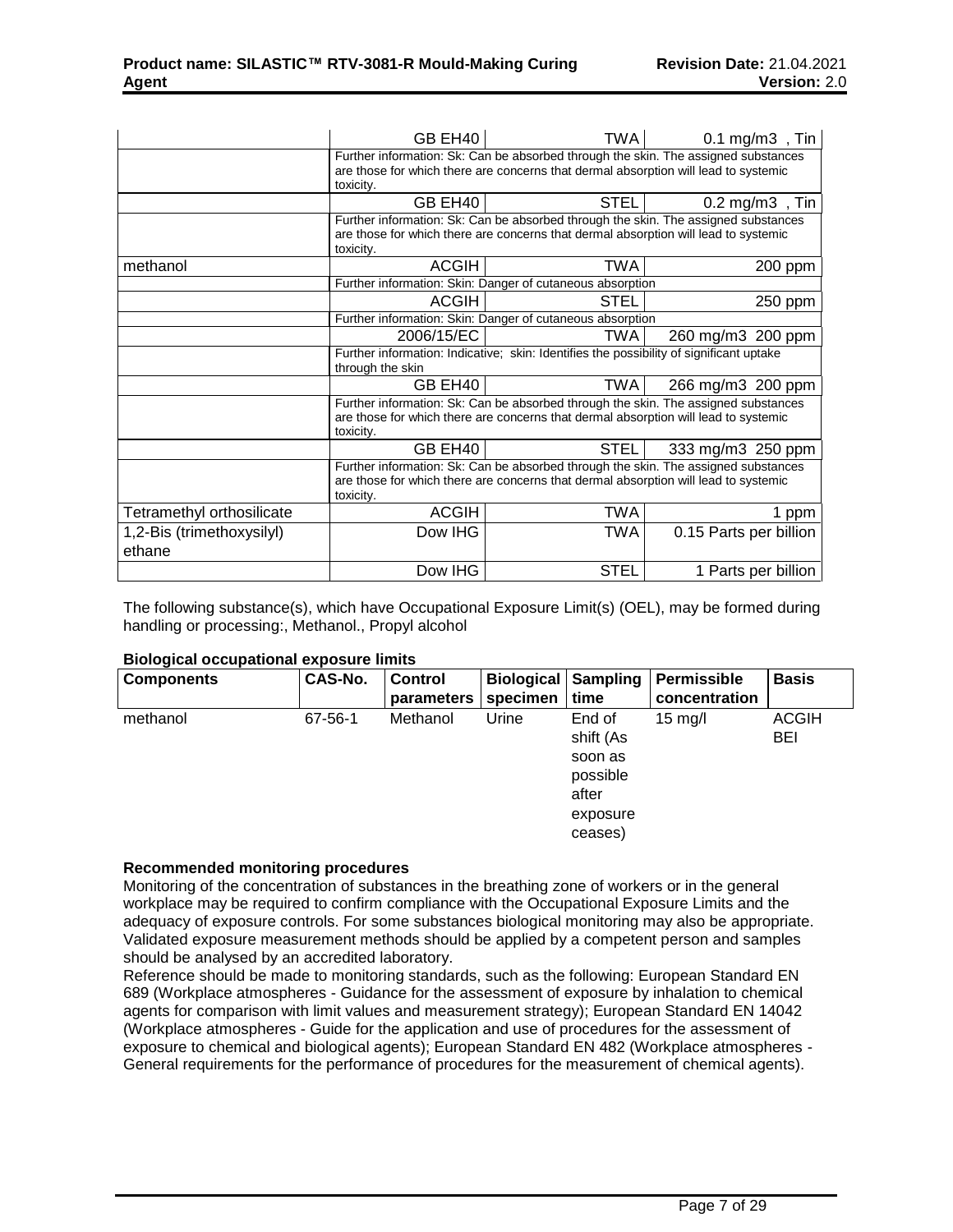Reference to national guidance documents for methods for the determination of hazardous substances will also be required.

Examples of sources of recommended exposure measurement methods are given below or contact the supplier. Further national methods may be available.

National Institute of Occupational Safety and Health (NIOSH), USA: Manual of Analytical Methods. Occupational Safety and Health Administration (OSHA), USA: Sampling and Analytical Methods. Health and Safety Executive (HSE), United Kingdom: Methods for the Determination of Hazardous Substances.

Institut für Arbeitsschutz Deutschen Gesetzlichen Unfallversicherung (IFA), Germany. L'Institut National de Recherche et de Securité, (INRS), France.

# **Derived No Effect Level**

Trimethoxyphenylsilane

**Workers**

| <b>Acute systemic effects</b> |            | <b>Acute local effects</b> |                   | Long-term systemic<br>effects |            | Long-term local effects |            |
|-------------------------------|------------|----------------------------|-------------------|-------------------------------|------------|-------------------------|------------|
| Dermal                        | Inhalation | Dermal                     | <b>Inhalation</b> | Dermal                        | Inhalation | Dermal                  | Inhalation |
| $2.5 \text{ mg/kg}$           | 40.2       | n.a.                       | n.a.              | $2.5 \text{ mg/kg}$           | 40.2       | n.a.                    | n.a.       |
| bw/day                        | mq/m3      |                            |                   | bw/dav                        | ma/m3      |                         |            |

# **Consumers**

| -----------                   |                   |      |        |                            |                            |                   |                            |        |                   |
|-------------------------------|-------------------|------|--------|----------------------------|----------------------------|-------------------|----------------------------|--------|-------------------|
| <b>Acute systemic effects</b> |                   |      |        | <b>Acute local effects</b> | Long-term systemic effects |                   | Long-term local<br>effects |        |                   |
| Dermal                        | <b>Inhalation</b> | Oral | Dermal | Inhalation                 | Dermal                     | <b>Inhalation</b> | Oral                       | Dermal | <b>Inhalation</b> |
| 33.3                          | 10                | n.a. | n.a.   | n.a.                       | 1.7                        | 10                | 0.7                        | n.a.   | n.a.              |
| mg/kg                         | mq/m3             |      |        |                            | mg/kg                      | mg/m3             | mg/kg                      |        |                   |
| bw/day                        |                   |      |        |                            | bw/day                     |                   | bw/day                     |        |                   |

# methanol

#### **Workers**

| <b>Acute systemic effects</b> |            | <b>Acute local effects</b> |            | Long-term systemic<br>effects |            | Long-term local effects |            |
|-------------------------------|------------|----------------------------|------------|-------------------------------|------------|-------------------------|------------|
| Dermal                        | Inhalation | Dermal                     | Inhalation | Dermal                        | Inhalation | Dermal                  | Inhalation |
| 40 mg/kg                      | 260        | n.a.                       | 260        | 40 mg/kg                      | 260        | n.a.                    | 260 mg/m3  |
| bw/day                        | ma/m3      |                            | ma/m3      | bw/dav                        | mq/m3      |                         |            |

#### **Consumers**

| <b>Acute systemic effects</b> |            |         | <b>Acute local effects</b> |            | Long-term systemic effects |            |         | Long-term local<br>effects |            |
|-------------------------------|------------|---------|----------------------------|------------|----------------------------|------------|---------|----------------------------|------------|
| Dermal                        | Inhalation | Oral    | Dermal                     | Inhalation | Dermal                     | Inhalation | Oral    | Dermal                     | Inhalation |
| 8 mg/kg                       | 50         | 8 mg/kg | n.a.                       | 50         | 8 mg/kg                    | 50         | 8 mg/kg | n.a.                       | 50         |
| bw/dav                        | ma/m3      | bw/dav  |                            | ma/m3      | bw/dav                     | ma/m3      | bw/dav  |                            | mq/m3      |

# Tetramethyl orthosilicate

# **Workers**

| <b>Acute systemic effects</b> |            | <b>Acute local effects</b> |            | Long-term systemic<br>effects |            | Long-term local effects |            |
|-------------------------------|------------|----------------------------|------------|-------------------------------|------------|-------------------------|------------|
| Dermal                        | Inhalation | Dermal                     | Inhalation | Dermal                        | Inhalation | Dermal                  | Inhalation |
| n.a.                          | n.a.       | n.a.                       | n.a.       | $0.3 \text{ mg/kg}$           | n.a.       | n.a.                    | 93 mg/m3   |
|                               |            |                            |            | bw/dav                        |            |                         |            |

# **Consumers**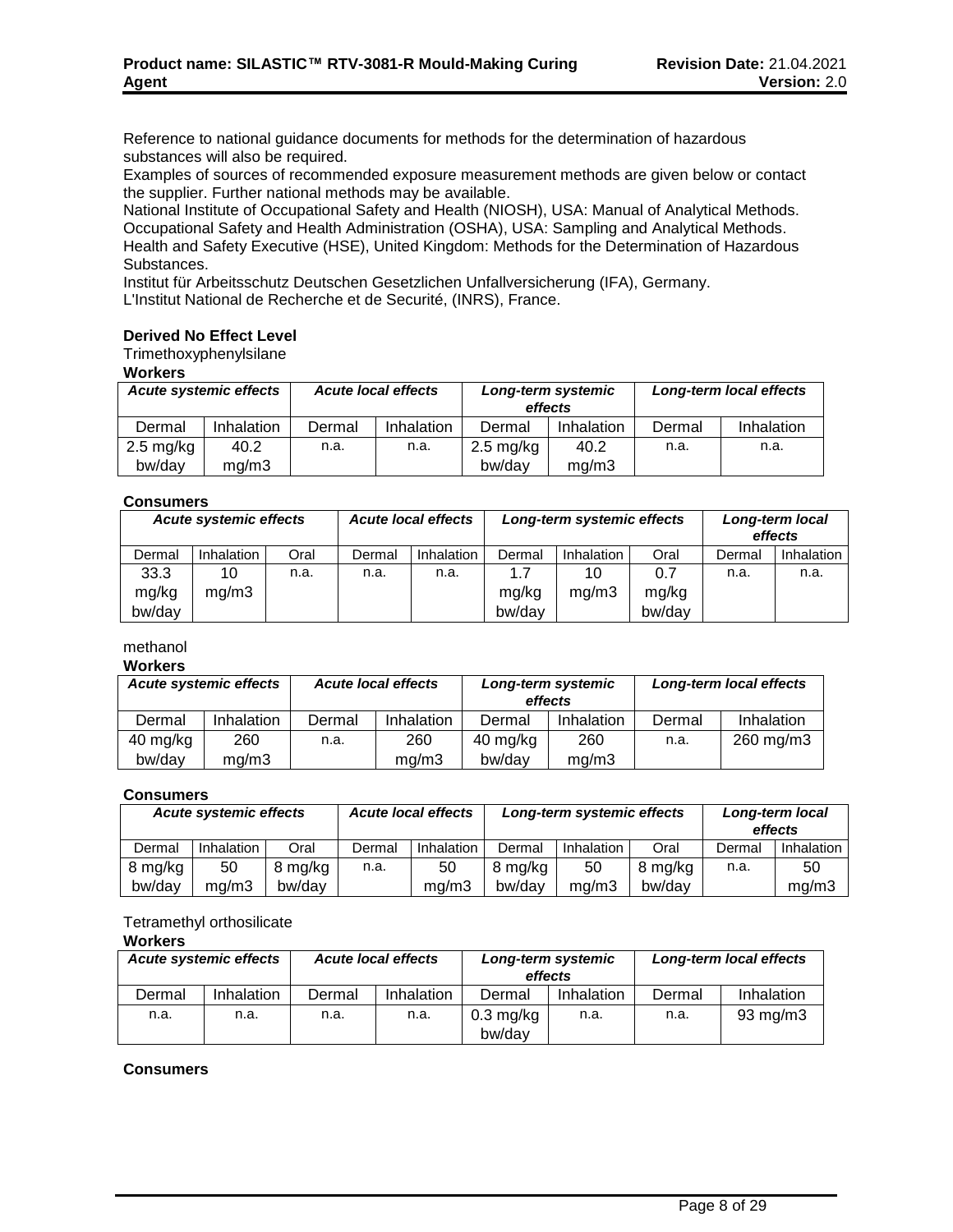|        | <b>Acute local effects</b><br><b>Acute systemic effects</b> |      | Long-term systemic effects |            |        | Long-term local<br>effects |      |        |            |
|--------|-------------------------------------------------------------|------|----------------------------|------------|--------|----------------------------|------|--------|------------|
| Dermal | Inhalation                                                  | Oral | Dermal                     | Inhalation | Dermal | Inhalation                 | Oral | Dermal | Inhalation |
| n.a.   | n.a.                                                        | n.a. | n.a.                       | n.a.       | n.a.   | n.a.                       | n.a. | n.a.   | n.a.       |

# **Predicted No Effect Concentration**

Trimethoxyphenylsilane

methanol

| Compartment            | <b>PNEC</b>   |
|------------------------|---------------|
| Fresh water            | $0.24$ mg/l   |
| Marine water           | $0.024$ mg/l  |
| Fresh water sediment   | $0.24$ mg/kg  |
| Marine sediment        | $0.024$ mg/kg |
| Soil                   | $0.07$ mg/kg  |
| Sewage treatment plant | 74 mg/l       |

| <u>methanol</u>          |                     |
|--------------------------|---------------------|
| Compartment              | <b>PNEC</b>         |
| Fresh water              | 20.8 mg/l           |
| Marine water             | $2.08$ mg/l         |
| Intermittent use/release | 1540 mg/l           |
| Sewage treatment plant   | 100 mg/l            |
| Fresh water sediment     | 77 mg/kg            |
| Marine sediment          | $7.7 \text{ mg/kg}$ |
| Soil                     | $100$ mg/kg         |

# Tetramethyl orthosilicate

| Compartment            | <b>PNEC</b>  |
|------------------------|--------------|
| Fresh water            | $5$ mg/l     |
| Marine water           | $0.5$ mg/l   |
| Fresh water sediment   | 4.44 mg/kg   |
| Marine sediment        | $0.44$ mg/kg |
| Soil                   | $0.99$ mg/kg |
| Sewage treatment plant | $> 1$ mg/l   |

# **8.2 Exposure controls**

**Engineering controls:** Use engineering controls to maintain airborne level below exposure limit requirements or guidelines. If there are no applicable exposure limit requirements or guidelines, use only with adequate ventilation. Local exhaust ventilation may be necessary for some operations.

#### **Individual protection measures**

**Eye/face protection:** Use safety glasses (with side shields). Safety glasses (with side shields) should be consistent with EN 166 or equivalent.

#### **Skin protection**

**Hand protection:** Use chemical resistant gloves classified under Standard EN374: Protective gloves against chemicals and micro-organisms. Examples of preferred glove barrier materials include: Butyl rubber. Neoprene. Nitrile/butadiene rubber ("nitrile" or "NBR"). Ethyl vinyl alcohol laminate ("EVAL"). Polyvinyl alcohol ("PVA"). Polyvinyl chloride ("PVC" or "vinyl"). Viton. Examples of acceptable glove barrier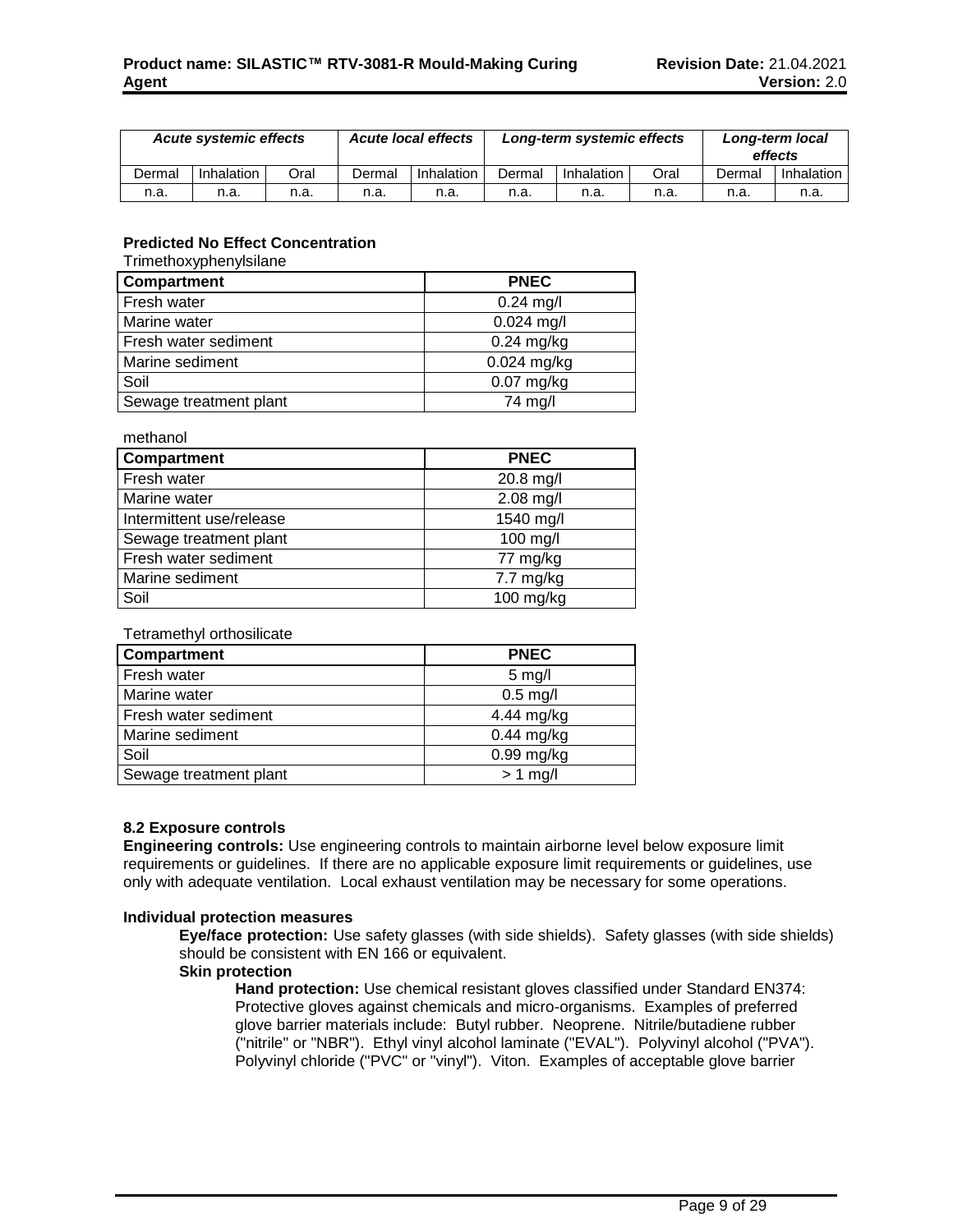materials include: Natural rubber ("latex"). When prolonged or frequently repeated contact may occur, a glove with a protection class of 5 or higher (breakthrough time greater than 240 minutes according to EN 374) is recommended. When only brief contact is expected, a glove with a protection class of 3 or higher (breakthrough time greater than 60 minutes according to EN 374) is recommended. Glove thickness alone is not a good indicator of the level of protection a glove provides against a chemical substance as this level of protection is also highly dependent on the specific composition of the material that the glove is fabricated from. The thickness of the glove must, depending on model and type of material, generally be more than 0.35 mm to offer sufficient protection for prolonged and frequent contact with the substance. As an exception to this general rule it is known that multilayer laminate gloves may offer prolonged protection at thicknesses less than 0.35 mm. Other glove materials with a thickness of less than 0.35 mm may offer sufficient protection when only brief contact is expected. NOTICE: The selection of a specific glove for a particular application and duration of use in a workplace should also take into account all relevant workplace factors such as, but not limited to: Other chemicals which may be handled, physical requirements (cut/puncture protection, dexterity, thermal protection), potential body reactions to glove materials, as well as the instructions/specifications provided by the glove supplier.

**Other protection:** Use protective clothing chemically resistant to this material. Selection of specific items such as face shield, boots, apron, or full body suit will depend on the task.

**Respiratory protection:** Respiratory protection should be worn when there is a potential to exceed the exposure limit requirements or guidelines. If there are no applicable exposure limit requirements or guidelines, use an approved respirator. When respiratory protection is required, use an approved positive-pressure self-contained breathing apparatus or positivepressure airline with auxiliary self-contained air supply.

# **Environmental exposure controls**

See SECTION 7: Handling and storage and SECTION 13: Disposal considerations for measures to prevent excessive environmental exposure during use and waste disposal.

# **SECTION 9: PHYSICAL AND CHEMICAL PROPERTIES**

# **9.1 Information on basic physical and chemical properties**

| Appearance                                               |                                                             |
|----------------------------------------------------------|-------------------------------------------------------------|
| <b>Physical state</b>                                    | liquid                                                      |
| Color                                                    | Clear to slightly hazy, colourless                          |
| Odor                                                     | slight                                                      |
| рH                                                       | Not applicable, substance/mixture is non-soluble (in water) |
| <b>Melting point/freezing point</b>                      |                                                             |
| <b>Melting point/range</b>                               | not determined                                              |
| <b>Freezing point</b>                                    | not determined                                              |
| Boiling point or initial boiling point and boiling range |                                                             |
| Boiling point (760 mmHg)                                 | >65 °C                                                      |
| <b>Flash point</b>                                       | Pensky-Martens closed cup 66 °C                             |
| Flammability (solid, gas)                                | Not applicable, liquid                                      |
| <b>Flammability (liquids)</b>                            | Not applicable                                              |
| <b>Lower explosion limit</b>                             |                                                             |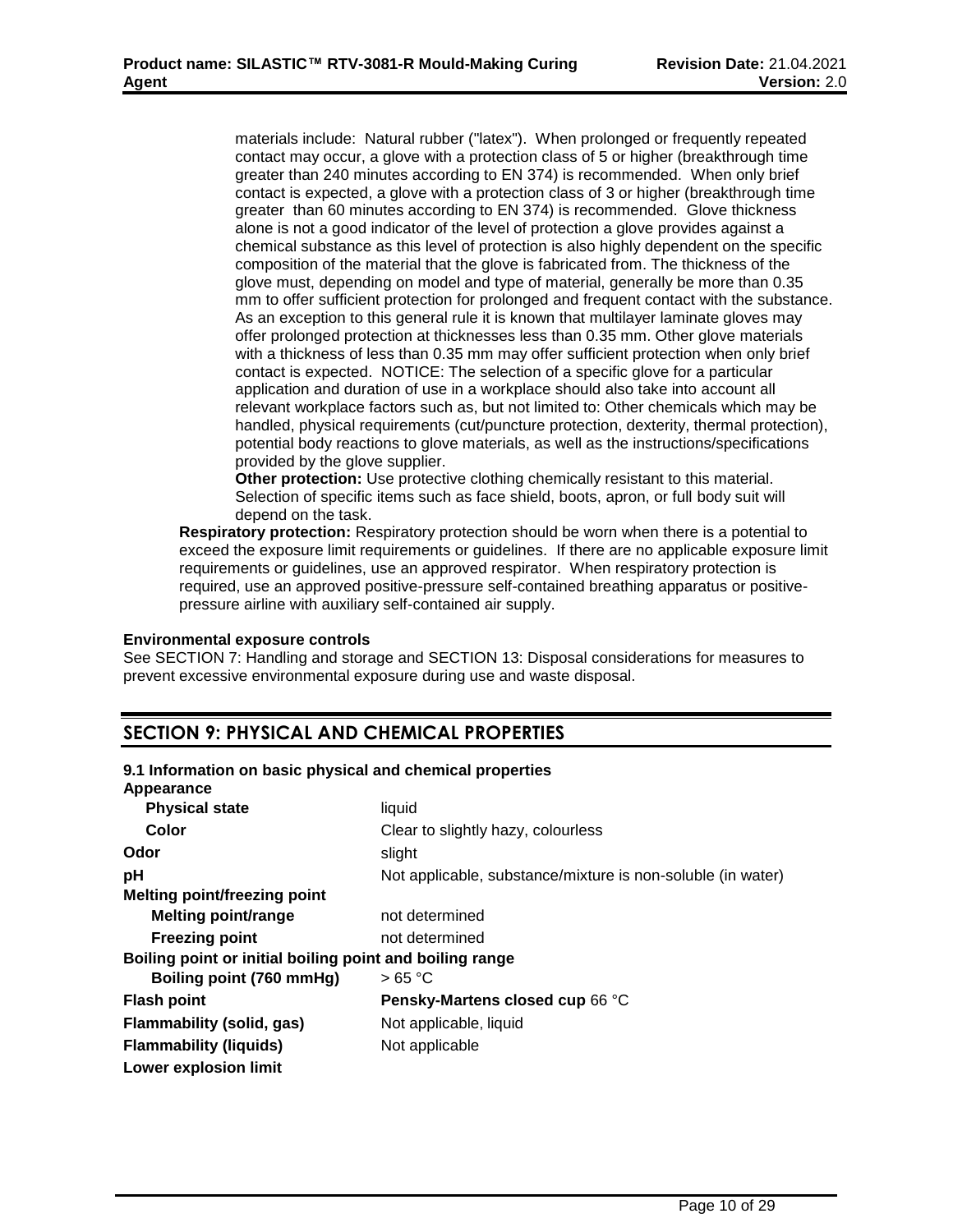| <b>Upper explosion limit</b>                      | not determined                                           |
|---------------------------------------------------|----------------------------------------------------------|
| <b>Vapor Pressure</b>                             | No data available                                        |
| <b>Relative Vapor Density (air = 1)</b>           | not determined                                           |
| <b>Relative Density (water = 1)</b>               | 0.962                                                    |
| Solubility(ies)                                   |                                                          |
| <b>Water solubility</b>                           | insoluble                                                |
| <b>Partition coefficient: n-</b><br>octanol/water | not determined                                           |
| <b>Auto-ignition temperature</b>                  | No data available                                        |
| <b>Decomposition temperature</b>                  | No data available                                        |
| <b>Kinematic Viscosity</b>                        | > 20.5 mm2/s at 40 °C                                    |
| <b>Particle characteristics</b>                   |                                                          |
| <b>Particle size</b>                              | Not applicable, liquid                                   |
| 9.2 Other information                             |                                                          |
| <b>Molecular weight</b>                           | No data available                                        |
| <b>Dynamic Viscosity</b>                          | 40 mPa.s                                                 |
| <b>Explosive properties</b>                       | Not explosive                                            |
| <b>Oxidizing properties</b>                       | The substance or mixture is not classified as oxidizing. |
| <b>Metal corrosion rate</b>                       | Not corrosive to metals                                  |
| <b>Evaporation Rate (Butyl Acetate</b><br>$= 1$   | No data available                                        |

NOTE: The physical data presented above are typical values and should not be construed as a specification.

# **SECTION 10: STABILITY AND REACTIVITY**

**10.1 Reactivity:** Not classified as a reactivity hazard.

**10.2 Chemical stability:** Stable under normal conditions.

**10.3 Possibility of hazardous reactions:** Can react with strong oxidizing agents. Vapours may form explosive mixture with air. Combustible liquid.

**10.4 Conditions to avoid:** Heat, flames and sparks.

**10.5 Incompatible materials:** Avoid contact with oxidizing materials.

# **10.6 Hazardous decomposition products:**

Decomposition products can include and are not limited to: Formaldehyde. Propyl alcohol. Methanol. Benzene.

# **SECTION 11: TOXICOLOGICAL INFORMATION**

*Toxicological information appears in this section when such data is available.*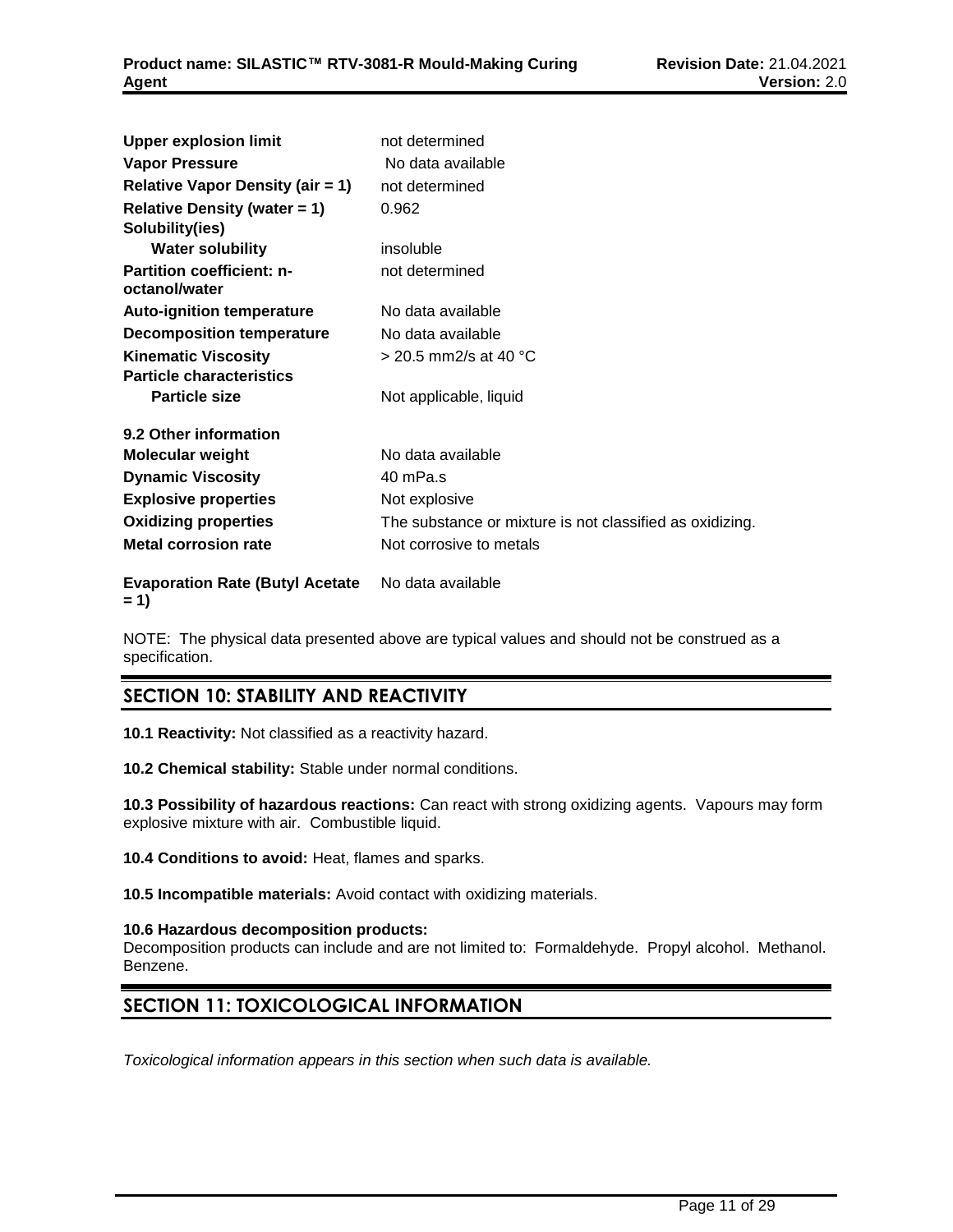# **11.1 Information on hazard classes as defined in Regulation (EC) No 1272/2008**

#### **Information on likely routes of exposure**

Inhalation, Eye contact, Skin contact, Ingestion.

### **Acute toxicity (represents short term exposures with immediate effects - no chronic/delayed effects known unless otherwise noted)**

#### **Acute oral toxicity**

Very low toxicity if swallowed. Swallowing may result in gastrointestinal irritation. May cause nausea and vomiting.

As product: Single dose oral LD50 has not been determined.

Based on information for component(s): LD50,  $> 5,000$  mg/kg Estimated.

#### **Information for components:**

#### **Trimethoxyphenylsilane**

Based on product testing: LD50, Rat, 1,049 mg/kg

This substance may hydrolyze to release Methanol. Methanol is highly toxic to humans and may cause central nervous system effects, visual disturbances up to blindness, metabolic acidosis, and degenerative damage to other organs including liver, kidney, and heart.

#### **Bis[(2-ethyl-2,5-dimethylhexanoyl)oxy](dimethyl)stannane**

LD50, Rat, male and female, 892 mg/kg OECD 401 or equivalent

#### **methanol**

Methanol is highly toxic to humans and may cause central nervous system effects, visual disturbances up to blindness, metabolic acidosis, and degenerative damage to other organs including liver, kidney, and heart. Effects may be delayed. LD50, Rat, > 5,000 mg/kg

Lethal Dose, Humans, 340 mg/kg Estimated.

Lethal Dose, Humans, 29 - 237 ml Estimated.

#### **Tetramethyl orthosilicate**

Low toxicity if swallowed. Small amounts swallowed incidentally as a result of normal handling operations are not likely to cause injury; however, swallowing larger amounts may cause injury.

For similar material(s): LD50, Rat, male and female, > 2,500 mg/kg OECD Test Guideline 423 No deaths occurred at this concentration.

#### **1,2-Bis (trimethoxysilyl) ethane**

LD50, Rat, 1,910 mg/kg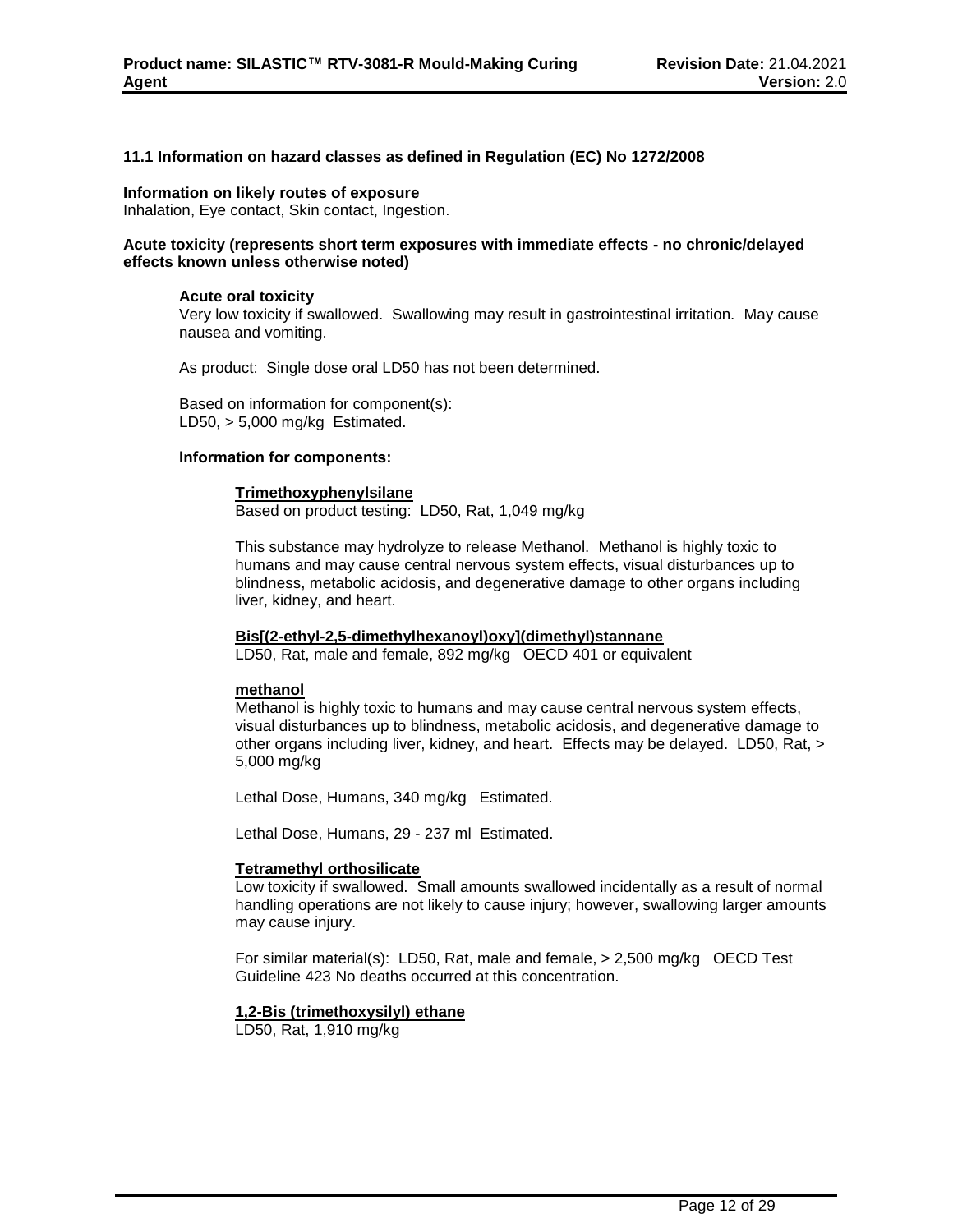This substance may hydrolyze to release Methanol. Methanol is highly toxic to humans and may cause central nervous system effects, visual disturbances up to blindness, metabolic acidosis, and degenerative damage to other organs including liver, kidney, and heart.

# **Acute dermal toxicity**

Prolonged skin contact is unlikely to result in absorption of harmful amounts.

As product: The dermal LD50 has not been determined.

Based on information for component(s): LD50,  $> 2,000$  mg/kg Estimated.

#### **Information for components:**

#### **Trimethoxyphenylsilane**

For similar material(s): LD50, Rabbit, male, 2,471 mg/kg OECD 402 or equivalent

This substance may hydrolyze to release Methanol. Effects of methanol are the same as observed via oral and inhalation exposure and include central nervous system (CNS) depression, visual impairment up to blindness, metabolic acidosis, with effects on organ systems such as liver, kidneys and heart, even death.

# **Bis[(2-ethyl-2,5-dimethylhexanoyl)oxy](dimethyl)stannane**

LD50, Rat, > 2,000 mg/kg

# **methanol**

Effects of methanol are the same as observed via oral and inhalation exposure and include central nervous system (CNS) depression, visual impairment up to blindness, metabolic acidosis, with effects on organ systems such as liver, kidneys and heart, even death. LD50, Rabbit, 15,800 mg/kg

# **Tetramethyl orthosilicate**

Prolonged skin contact is unlikely to result in absorption of harmful amounts.

The dermal LD50 has not been determined.

# **1,2-Bis (trimethoxysilyl) ethane**

The dermal LD50 has not been determined.

This substance may hydrolyze to release Methanol. Effects of methanol are the same as observed via oral and inhalation exposure and include central nervous system (CNS) depression, visual impairment up to blindness, metabolic acidosis, with effects on organ systems such as liver, kidneys and heart, even death.

#### **Acute inhalation toxicity**

Brief exposure (minutes) is not likely to cause adverse effects. Mist may cause irritation of upper respiratory tract (nose and throat) and lungs. Excessive exposure may cause: Dizziness. Drowsiness.

As product: The LC50 has not been determined.

# **Information for components:**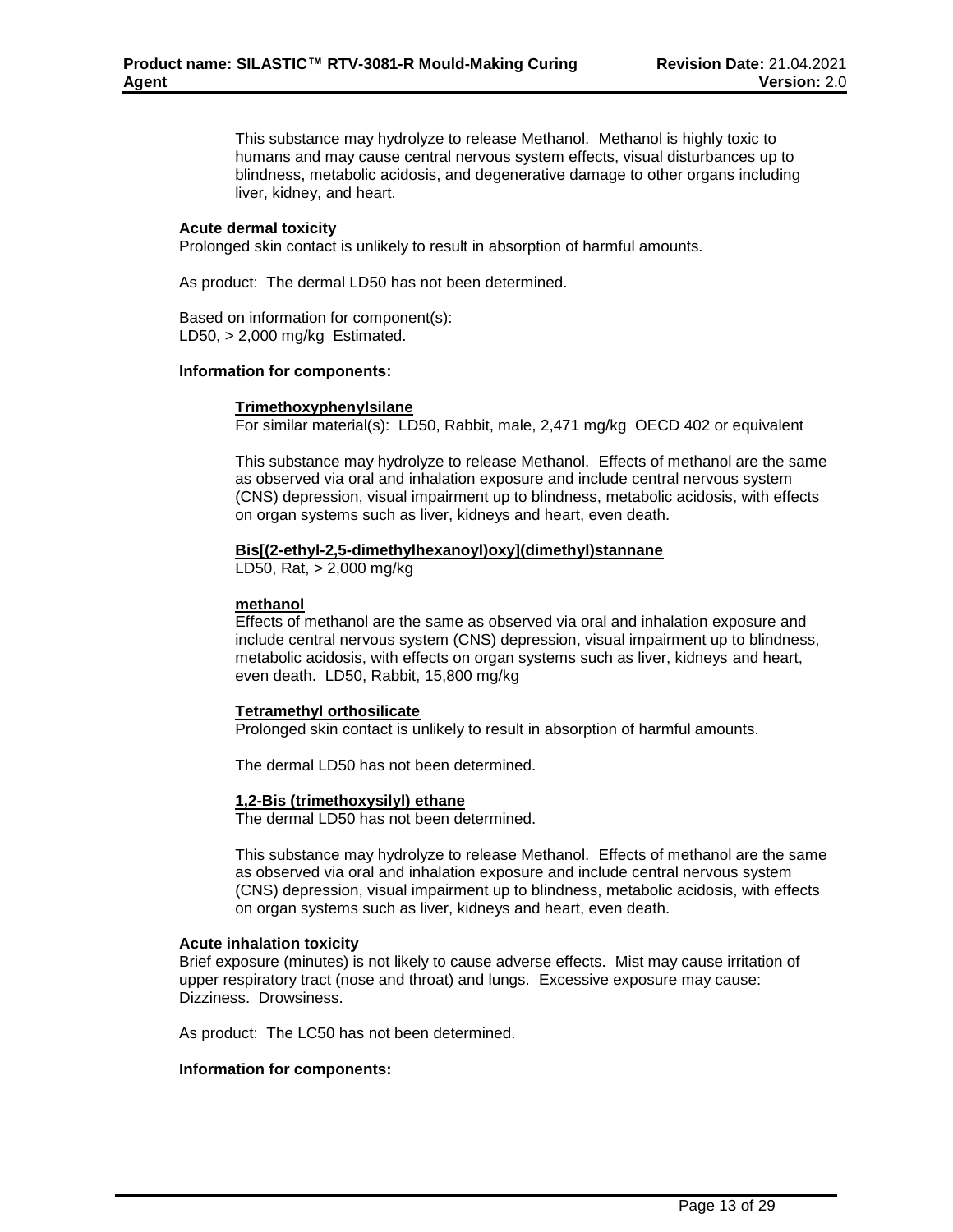### **Trimethoxyphenylsilane**

The LC50 has not been determined.

This substance may hydrolyze to release Methanol. Inhalation of methanol may cause effects ranging from headache, narcosis and visual impairment to metabolic acidosis, blindness, and even death.

# **Bis[(2-ethyl-2,5-dimethylhexanoyl)oxy](dimethyl)stannane**

As product: The LC50 has not been determined.

#### **methanol**

Easily attainable vapor concentrations may cause serious adverse effects, even death. At lower concentrations: May cause respiratory irritation and central nervous system depression. Symptoms may include headache, dizziness and drowsiness, progressing to incoordination and unconsciousness. Inhalation of methanol may cause effects ranging from headache, narcosis and visual impairment to metabolic acidosis, blindness, and even death. Effects may be delayed.

LC50, Rat, 4 Hour, vapour, 3 mg/l

#### **Tetramethyl orthosilicate**

Vapor concentrations are attainable which may be fatal with single exposure. May cause lung injury.

LC50, Rat, male, 4 Hour, vapour, 0.392 mg/l OECD Test Guideline 403

# **1,2-Bis (trimethoxysilyl) ethane**

LC50, Rat, 4 Hour, vapour, 0.03 mg/l

This substance may hydrolyze to release Methanol. Inhalation of methanol may cause effects ranging from headache, narcosis and visual impairment to metabolic acidosis, blindness, and even death.

#### **Skin corrosion/irritation**

Based on information for component(s): Brief contact may cause slight skin irritation with local redness.

#### **Information for components:**

# **Trimethoxyphenylsilane**

Brief contact is essentially nonirritating to skin.

#### **Bis[(2-ethyl-2,5-dimethylhexanoyl)oxy](dimethyl)stannane**

Brief contact may cause skin irritation with local redness.

#### **methanol**

Prolonged contact may cause slight skin irritation with local redness.

#### **Tetramethyl orthosilicate**

Brief contact may cause slight skin irritation with local redness.

# **1,2-Bis (trimethoxysilyl) ethane**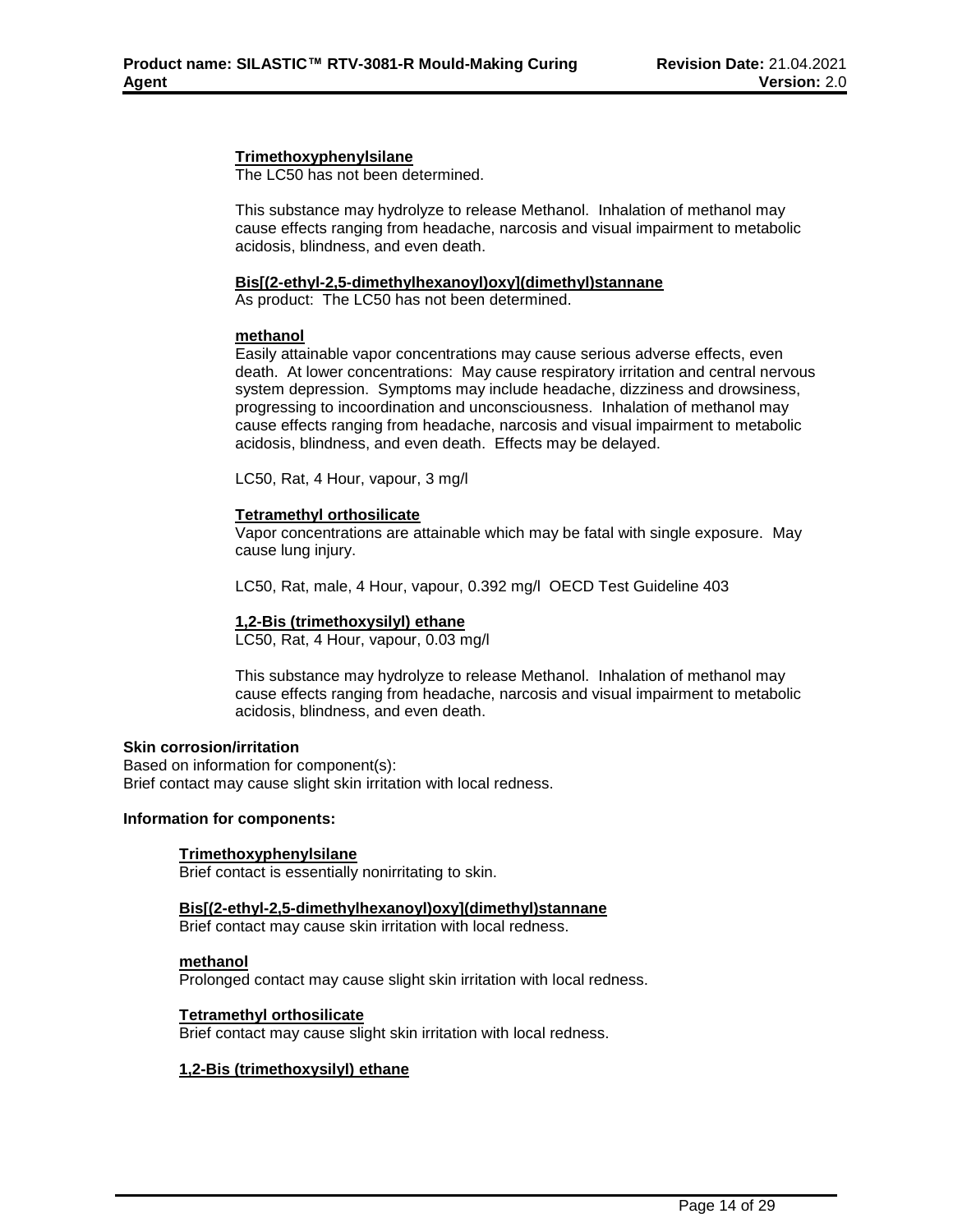Prolonged contact may cause skin burns. Symptoms may include pain, severe local redness, swelling, and tissue damage.

#### **Serious eye damage/eye irritation**

Based on information for component(s): May cause slight temporary eye irritation. May cause slight temporary corneal injury. May cause mild eye discomfort.

#### **Information for components:**

#### **Trimethoxyphenylsilane**

Essentially nonirritating to eyes. Corneal injury is unlikely.

#### **Bis[(2-ethyl-2,5-dimethylhexanoyl)oxy](dimethyl)stannane**

May cause slight eye irritation. May cause slight temporary corneal injury.

#### **methanol**

May cause eye irritation.

#### **Tetramethyl orthosilicate**

May cause severe irritation with corneal injury which may result in permanent impairment of vision, even blindness. Chemical burns may occur. Vapor may cause severe eye irritation.

# **1,2-Bis (trimethoxysilyl) ethane**

May cause severe eye irritation.

### **Sensitization**

For skin sensitization: Contains component(s) which have caused allergic skin sensitization in guinea pigs.

For respiratory sensitization: No relevant data found.

#### **Information for components:**

#### **Trimethoxyphenylsilane**

For similar material(s): Did not cause allergic skin reactions when tested in guinea pigs.

For respiratory sensitization: No relevant data found.

**Bis[(2-ethyl-2,5-dimethylhexanoyl)oxy](dimethyl)stannane** Has caused allergic skin reactions when tested in guinea pigs.

For respiratory sensitization: No relevant data found.

# **methanol**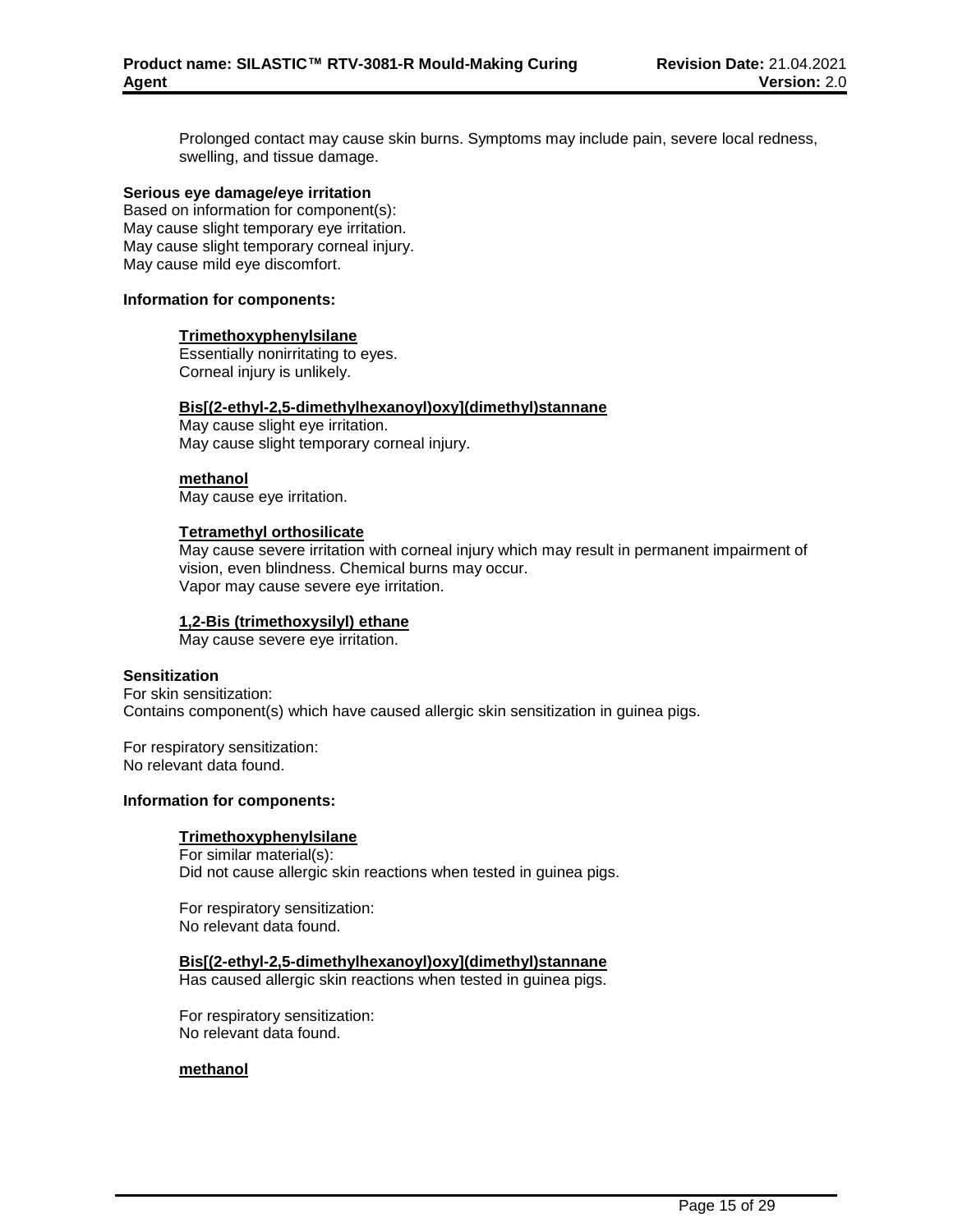For skin sensitization: No relevant data found.

For respiratory sensitization: No relevant data found.

# **Tetramethyl orthosilicate**

For similar material(s): Did not cause allergic skin reactions when tested in guinea pigs.

For respiratory sensitization: No relevant data found.

# **1,2-Bis (trimethoxysilyl) ethane**

For skin sensitization: No relevant data found.

For respiratory sensitization: No relevant data found.

# **Specific Target Organ Systemic Toxicity (Single Exposure)**

Available data are inadequate to determine single exposure specific target organ toxicity.

# **Information for components:**

# **Trimethoxyphenylsilane**

Available data are inadequate to determine single exposure specific target organ toxicity.

# **Bis[(2-ethyl-2,5-dimethylhexanoyl)oxy](dimethyl)stannane**

Available data are inadequate to determine single exposure specific target organ toxicity.

# **methanol**

Causes damage to organs. Route of Exposure: Oral Target Organs: Eyes, Central nervous system

# **Tetramethyl orthosilicate**

Available data are inadequate to determine single exposure specific target organ toxicity.

#### **1,2-Bis (trimethoxysilyl) ethane**

Available data are inadequate to determine single exposure specific target organ toxicity.

#### **Aspiration Hazard**

Based on physical properties, not likely to be an aspiration hazard.

#### **Information for components:**

# **Trimethoxyphenylsilane**

Based on available information, aspiration hazard could not be determined.

# **Bis[(2-ethyl-2,5-dimethylhexanoyl)oxy](dimethyl)stannane**

Based on physical properties, not likely to be an aspiration hazard.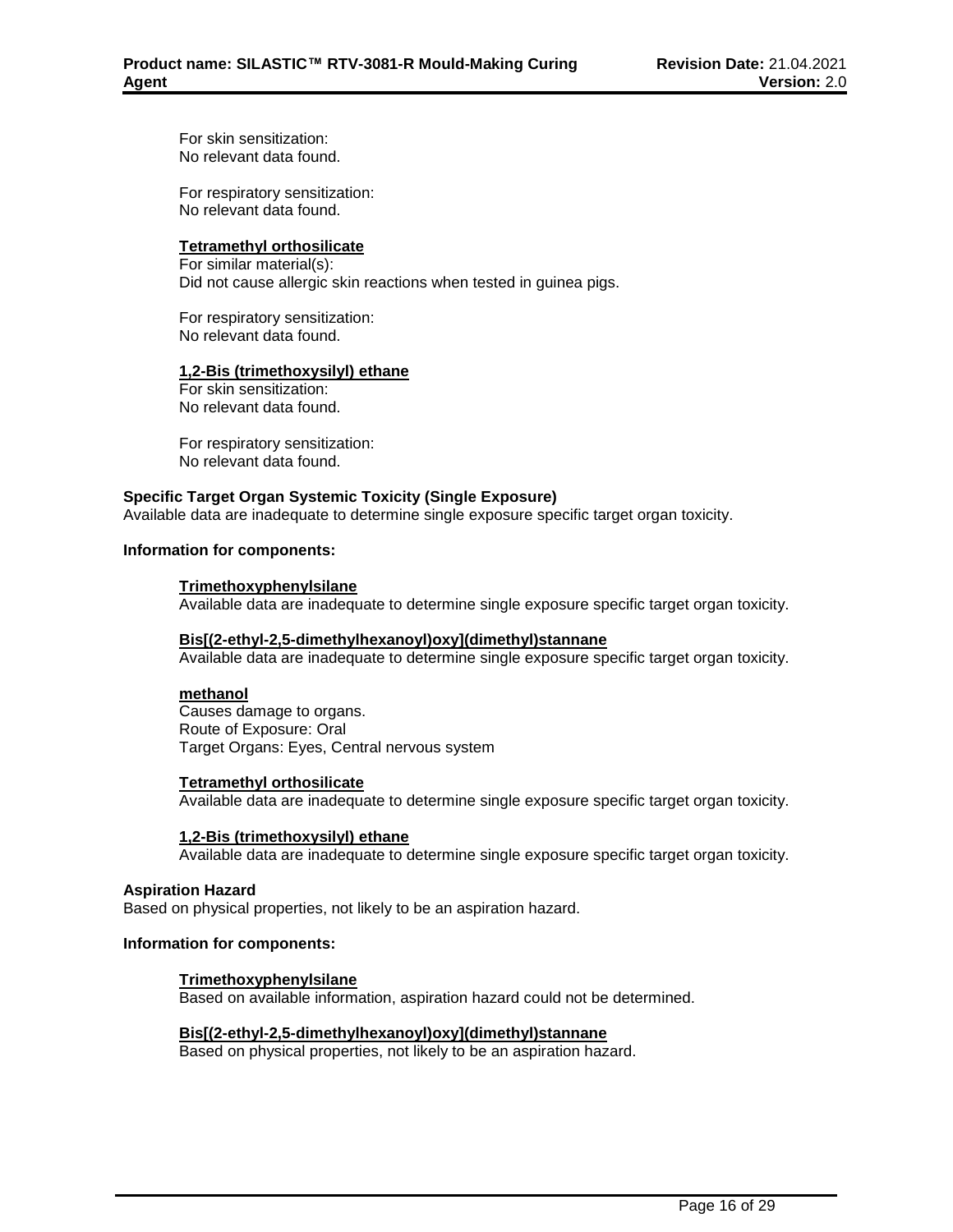# **methanol**

May be harmful if swallowed and enters airways.

#### **Tetramethyl orthosilicate**

May be harmful if swallowed and enters airways.

### **1,2-Bis (trimethoxysilyl) ethane**

Based on available information, aspiration hazard could not be determined.

### **Chronic toxicity (represents longer term exposures with repeated dose resulting in chronic/delayed effects - no immediate effects known unless otherwise noted)**

# **Specific Target Organ Systemic Toxicity (Repeated Exposure)**

Contains component(s) which have been reported to cause effects on the following organs in animals: Blood Liver

kidney Bladder Immune system.

# **Information for components:**

### **Trimethoxyphenylsilane**

In animals, effects have been reported on the following organs: Bladder. Kidney.

# **Bis[(2-ethyl-2,5-dimethylhexanoyl)oxy](dimethyl)stannane**

In animals, effects have been reported on the following organs: Blood Kidney Liver Immune system.

### **methanol**

Methanol is highly toxic to humans and may cause central nervous system effects, visual disturbances up to blindness, metabolic acidosis, and degenerative damage to other organs including liver, kidney, and heart.

#### **Tetramethyl orthosilicate**

In animals, effects have been reported on the following organs: Respiratory effects.

#### **1,2-Bis (trimethoxysilyl) ethane**

In animals, effects have been reported on the following organs: Nasal Cavity Respiratory tract. Eye.

#### **Carcinogenicity**

Contains a component(s) which did not cause cancer in long-term animal studies which used routes of exposure considered relevant to industrial handling.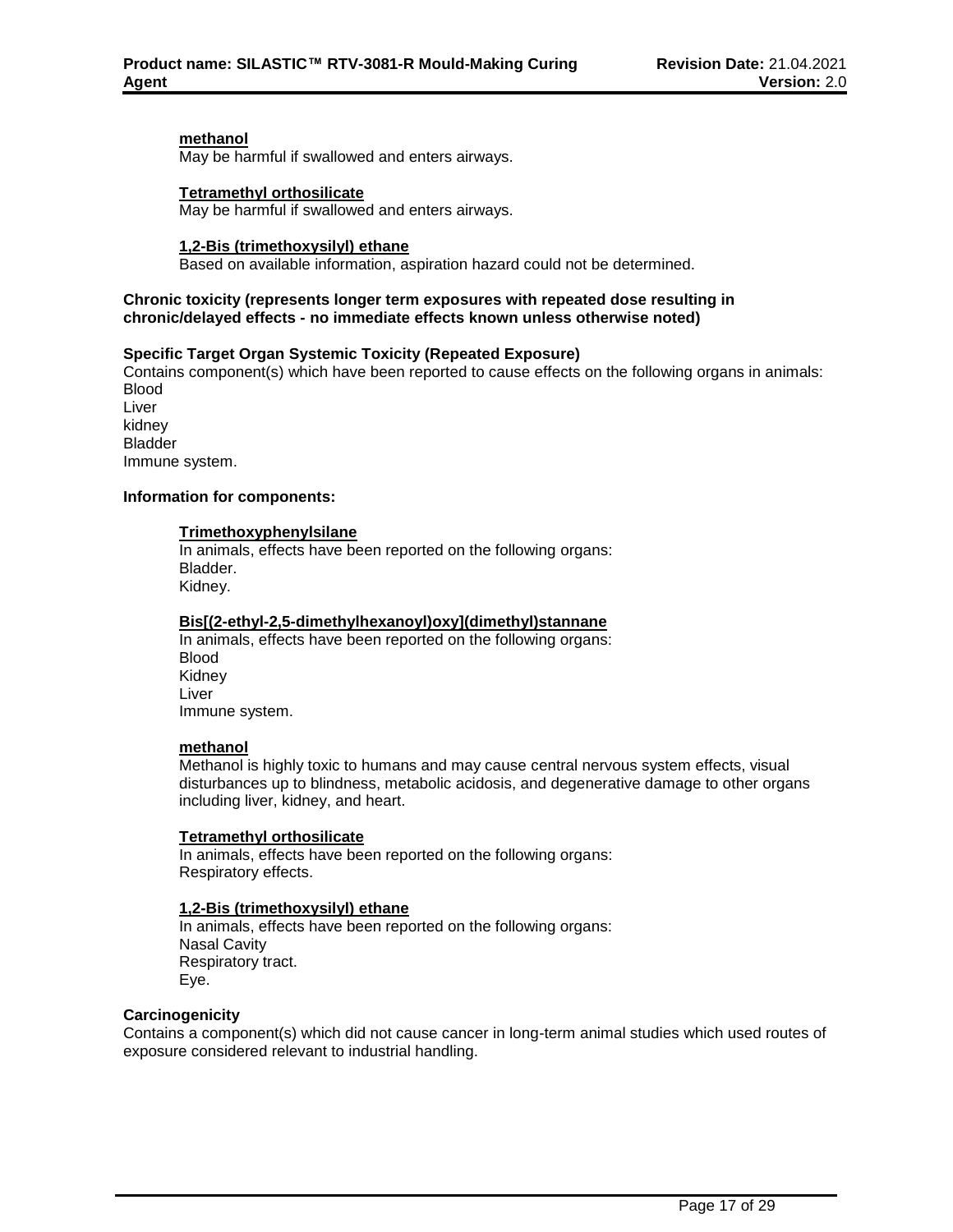### **Information for components:**

### **Trimethoxyphenylsilane**

No relevant data found.

### **Bis[(2-ethyl-2,5-dimethylhexanoyl)oxy](dimethyl)stannane**

No relevant data found.

# **methanol**

Did not cause cancer in laboratory animals.

#### **Tetramethyl orthosilicate**

No relevant data found.

#### **1,2-Bis (trimethoxysilyl) ethane**

No relevant data found.

# **Teratogenicity**

Contains component(s) which did not cause birth defects or any other fetal effects in lab animals.

# **Information for components:**

#### **Trimethoxyphenylsilane**

Did not cause birth defects or any other fetal effects in laboratory animals.

#### **Bis[(2-ethyl-2,5-dimethylhexanoyl)oxy](dimethyl)stannane**

No relevant data found.

#### **methanol**

Methanol has caused birth defects in mice at doses nontoxic to the mother as well as slight behavioral effects in offspring of rats.

# **Tetramethyl orthosilicate**

For similar material(s): Did not cause birth defects or other effects in the fetus even at doses which caused toxic effects in the mother.

# **1,2-Bis (trimethoxysilyl) ethane**

No relevant data found.

#### **Reproductive toxicity**

Contains component(s) which did not interfere with reproduction in animal studies. Contains component(s) which did not interfere with fertility in animal studies.

#### **Information for components:**

# **Trimethoxyphenylsilane**

In animal studies, did not interfere with reproduction. In animal studies, did not interfere with fertility.

**Bis[(2-ethyl-2,5-dimethylhexanoyl)oxy](dimethyl)stannane** No relevant data found.

# **methanol**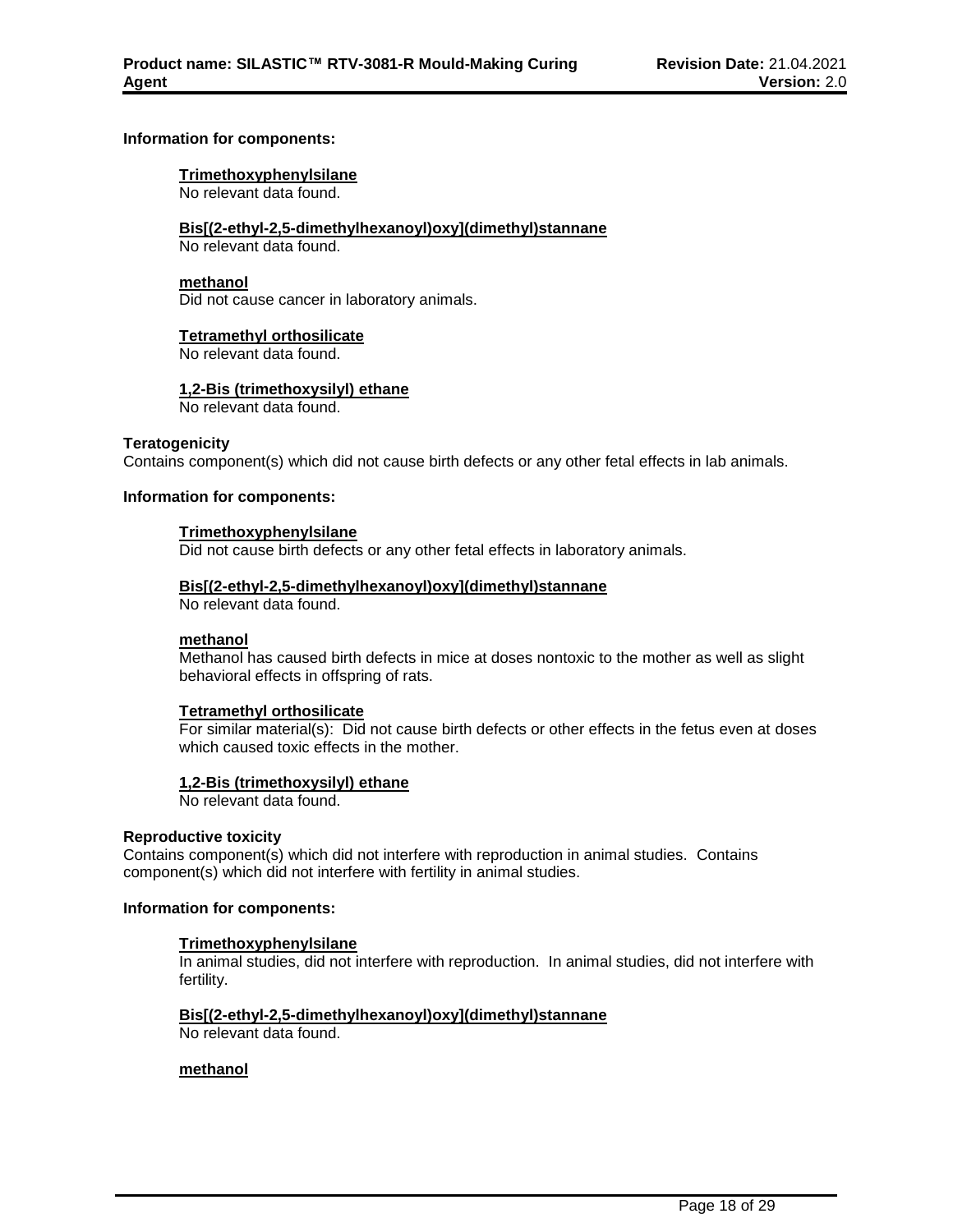In animal studies, did not interfere with reproduction.

### **Tetramethyl orthosilicate**

For similar material(s): In animal studies, did not interfere with reproduction.

### **1,2-Bis (trimethoxysilyl) ethane**

No relevant data found.

# **Mutagenicity**

Contains component(s) which were negative in some in vitro genetic toxicity studies and positive in others. Genetic toxicity studies in animals were negative for component(s) tested.

#### **Information for components:**

#### **Trimethoxyphenylsilane**

In vitro genetic toxicity studies were negative.

# **Bis[(2-ethyl-2,5-dimethylhexanoyl)oxy](dimethyl)stannane**

In vitro genetic toxicity studies were negative in some cases and positive in other cases. Animal genetic toxicity studies were negative.

#### **methanol**

In vitro genetic toxicity studies were negative. Animal genetic toxicity studies were negative in some cases and positive in other cases.

# **Tetramethyl orthosilicate**

In vitro genetic toxicity studies were negative. Animal genetic toxicity studies were negative.

# **1,2-Bis (trimethoxysilyl) ethane**

No relevant data found.

# **11.2 Information on other hazards**

#### **Endocrine disrupting properties**

The substance/mixture does not contain components considered to have endocrine disrupting properties according to REACH Article 57(f) or Commission Delegated regulation (EU) 2017/2100 or Commission Regulation (EU) 2018/605 at levels of 0.1% or higher.

#### **Information for components:**

# **Trimethoxyphenylsilane**

The substance is not considered to have endocrine disrupting properties according to REACH Article 57(f), Commission Regulation (EU) 2018/605 or Commission Delegated Regulation (EU) 2017/2100.

# **Bis[(2-ethyl-2,5-dimethylhexanoyl)oxy](dimethyl)stannane**

The substance is not considered to have endocrine disrupting properties according to REACH Article 57(f), Commission Regulation (EU) 2018/605 or Commission Delegated Regulation (EU) 2017/2100.

# **methanol**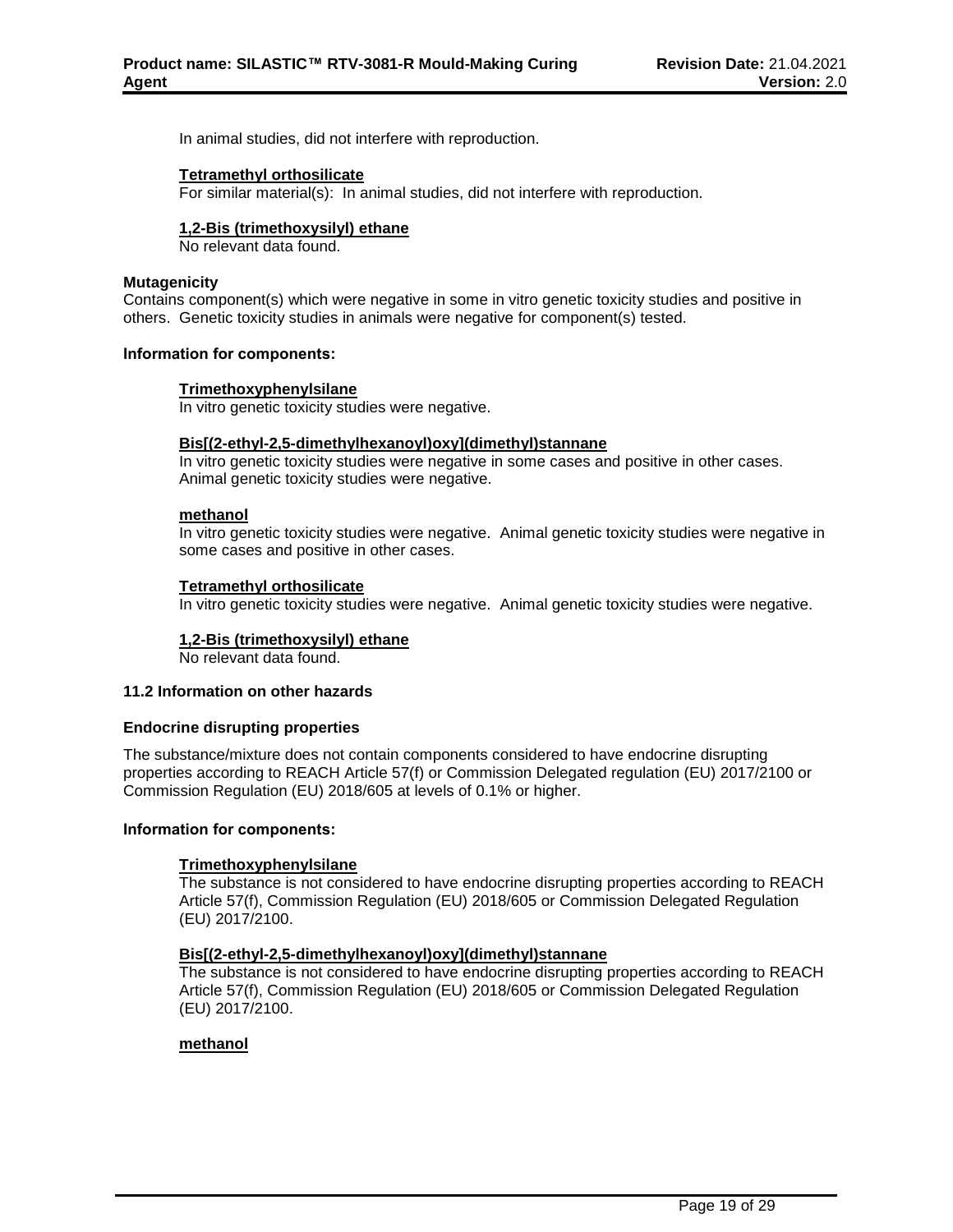The substance is not considered to have endocrine disrupting properties according to REACH Article 57(f), Commission Regulation (EU) 2018/605 or Commission Delegated Regulation (EU) 2017/2100.

# **Tetramethyl orthosilicate**

The substance is not considered to have endocrine disrupting properties according to REACH Article 57(f), Commission Regulation (EU) 2018/605 or Commission Delegated Regulation (EU) 2017/2100.

# **1,2-Bis (trimethoxysilyl) ethane**

The substance is not considered to have endocrine disrupting properties according to REACH Article 57(f), Commission Regulation (EU) 2018/605 or Commission Delegated Regulation (EU) 2017/2100.

# **SECTION 12: ECOLOGICAL INFORMATION**

*Ecotoxicological information appears in this section when such data is available.*

# **12.1 Toxicity**

# **Trimethoxyphenylsilane**

**Acute toxicity to fish** Based on data from similar materials No toxicity at the limit of solubility LC50, Oncorhynchus mykiss (rainbow trout), 96 Hour, > 100 mg/l, OECD Test Guideline 203 On basis of test data. No toxicity at the limit of solubility LC50, Oncorhynchus mykiss (rainbow trout), 96 Hour, > 0.20 mg/l, OECD Test Guideline 203

# **Acute toxicity to aquatic invertebrates**

On basis of test data. No toxicity at the limit of solubility EC50, Daphnia magna (Water flea), 48 Hour, > 0.0029 mg/l, OECD Test Guideline 202

# **Acute toxicity to algae/aquatic plants**

On basis of test data. No toxicity at the limit of solubility ErC50, Pseudokirchneriella subcapitata (green algae), 72 Hour, > 0.17 mg/l, OECD Test Guideline 201

# **Toxicity to bacteria**

Based on data from similar materials EC50, 3 Hour, > 1,000 mg/l, OECD Test Guideline 209

# **Bis[(2-ethyl-2,5-dimethylhexanoyl)oxy](dimethyl)stannane**

# **Acute toxicity to fish**

Material is harmful to aquatic organisms (LC50/EC50/IC50 between 10 and 100 mg/L in the most sensitive species). For similar material(s):

LC50, Zebra fish (Danio/Brachydanio rerio), semi-static test, 96 Hour, > 100 mg/l, OECD Test Guideline 203 or Equivalent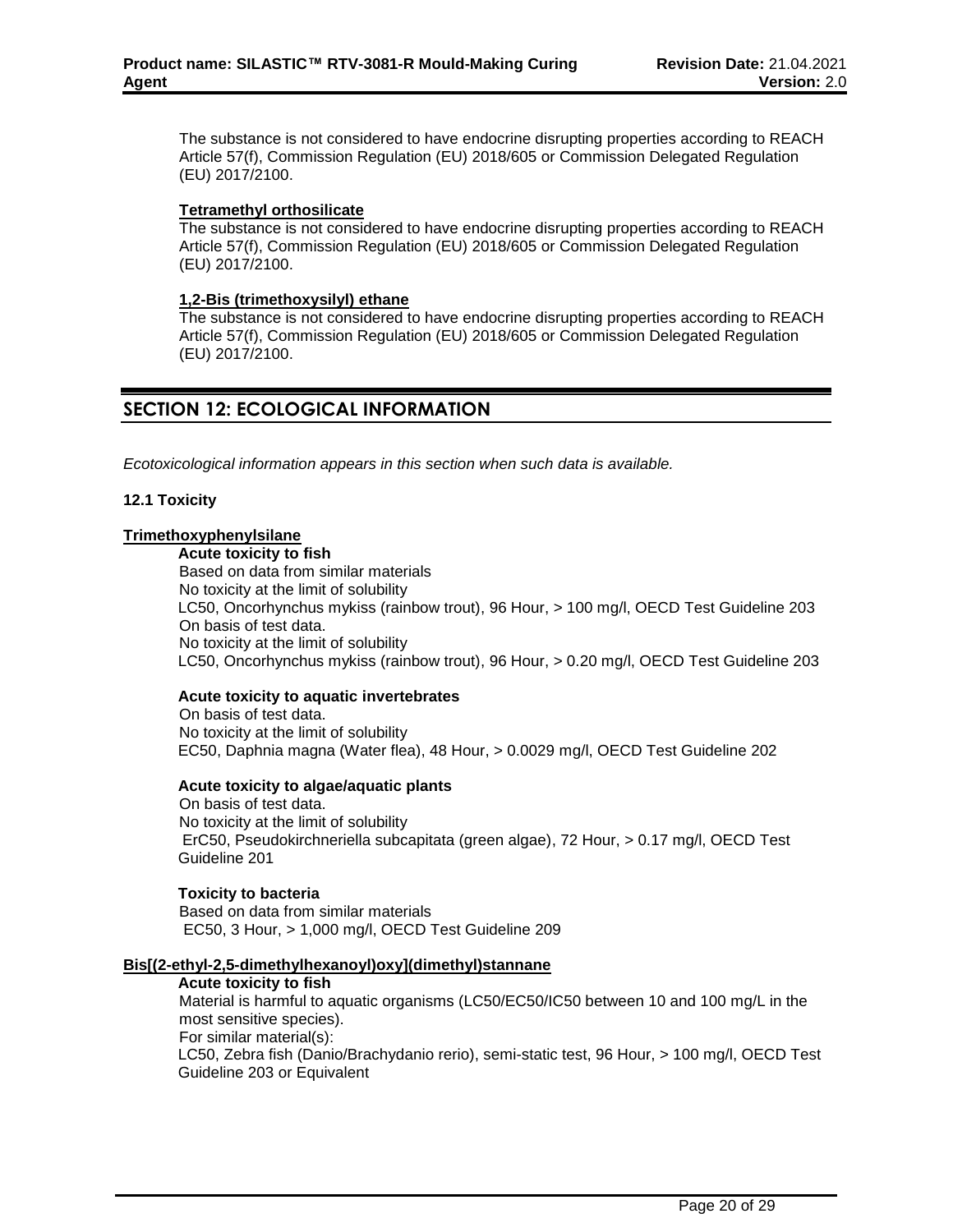### **Acute toxicity to aquatic invertebrates**

EC50, Daphnia magna, static test, 48 Hour, 39 mg/l, OECD Test Guideline 202 or Equivalent

### **Acute toxicity to algae/aquatic plants**

ErC50, Algae (Scenedesmus subspicatus), Growth rate, 72 Hour, Growth rate, 7.6 mg/l, OECD Test Guideline 201 or Equivalent For similar material(s): NOEC, Algae (Scenedesmus subspicatus), Growth rate, 72 Hour, Growth rate, 1.1 mg/l, OECD Test Guideline 201 or Equivalent

#### **Toxicity to bacteria**

For similar material(s): EC50, Bacteria, 3 Hour, Respiration rates., 14 mg/l

#### **methanol**

#### **Acute toxicity to fish**

Material is practically non-toxic to aquatic organisms on an acute basis (LC50/EC50/EL50/LL50 >100 mg/L in the most sensitive species tested). Material is not classified as dangerous to aquatic organisms (LC50/EC50/IC50/LL50/EL50 greater than 100 mg/L in most sensitive species). LC50, Bluegill sunfish (Lepomis macrochirus), flow-through test, 96 Hour, 15,400 mg/l

#### **Acute toxicity to aquatic invertebrates**

LC50, Daphnia magna (Water flea), 48 Hour, > 10,000 mg/l

#### **Acute toxicity to algae/aquatic plants**

ErC50, Pseudokirchneriella subcapitata (green algae), 96 Hour, Growth rate, 22,000 mg/l, OECD Test Guideline 201 or Equivalent

#### **Toxicity to bacteria**

IC50, activated sludge, 3 Hour, Respiration rates., > 1,000 mg/l, OECD Test Guideline 209

# **Chronic toxicity to fish**

NOEC, Oryzias latipes (Orange-red killifish), 200 Hour, 15,800 mg/l

# **Tetramethyl orthosilicate**

#### **Acute toxicity to fish**

Material is practically non-toxic to aquatic organisms on an acute basis (LC50/EC50/EL50/LL50 >100 mg/L in the most sensitive species tested). Material is not classified as dangerous to aquatic organisms (LC50/EC50/IC50/LL50/EL50 greater than 100 mg/L in most sensitive species). For similar material(s): LC50, Zebra fish (Danio/Brachydanio rerio), 96 Hour, > 245 mg/l

#### **Acute toxicity to aquatic invertebrates**

For similar material(s): EC50, Daphnia magna (Water flea), 48 Hour, > 500 mg/l

#### **Acute toxicity to algae/aquatic plants**

For similar material(s):

ErC50, Pseudokirchneriella subcapitata (green algae), 72 Hour, Growth rate inhibition, > 100 mg/l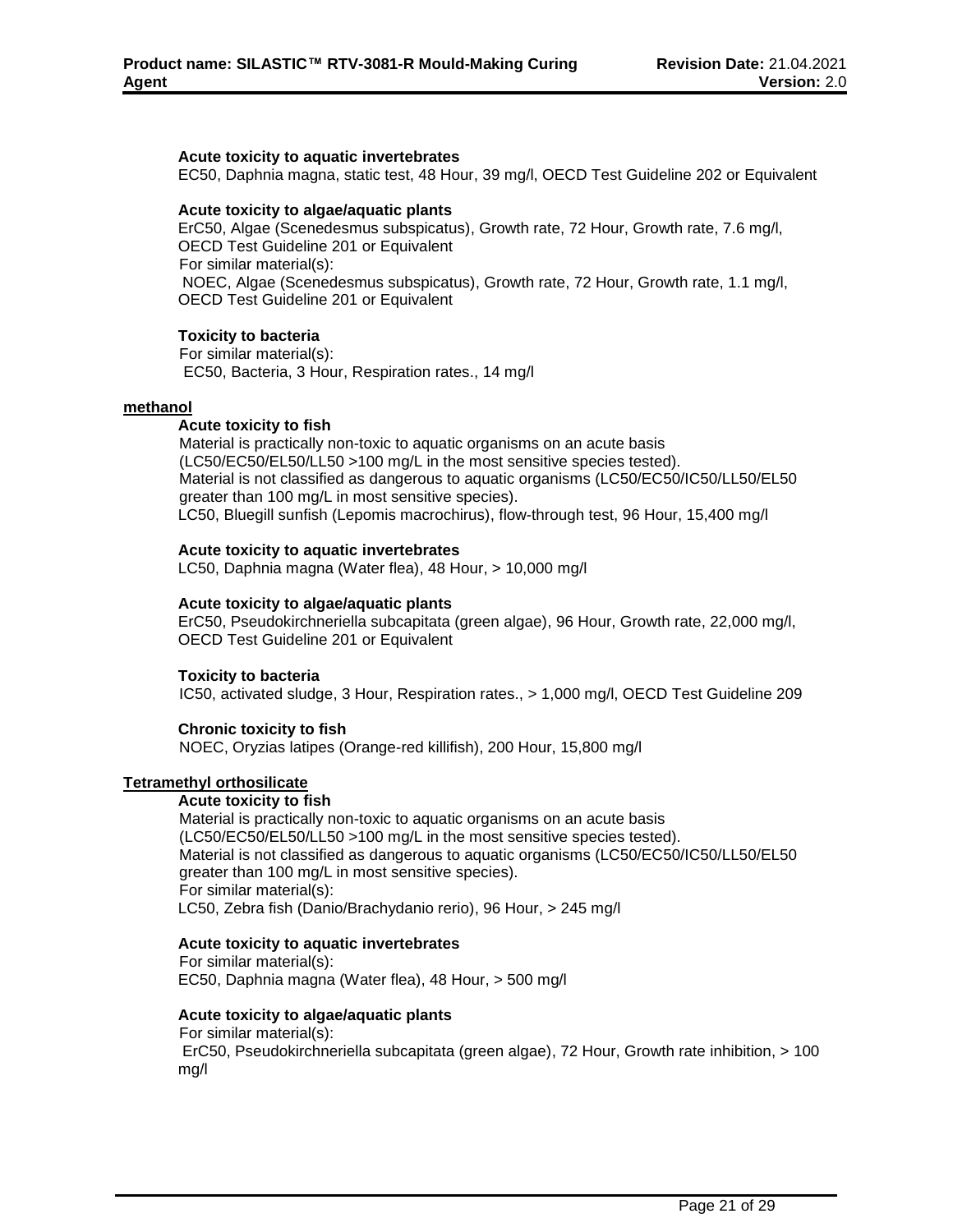# **1,2-Bis (trimethoxysilyl) ethane**

# **Acute toxicity to aquatic invertebrates**

Material is slightly toxic to aquatic organisms on an acute basis (LC50/EC50 between 10 and 100 mg/L in the most sensitive species tested).

Material is harmful to aquatic organisms (LC50/EC50/IC50 between 10 and 100 mg/L in the most sensitive species).

For similar material(s):

EL50, Daphnia magna (Water flea), 48 Hour, 92.2 mg/l, OECD Test Guideline 202 or **Equivalent** 

# **Acute toxicity to algae/aquatic plants**

For similar material(s): EL50, Pseudokirchneriella subcapitata (green algae), 72 Hour, Growth rate, 671 mg/l, OECD Test Guideline 201 or Equivalent

# **12.2 Persistence and degradability**

# **Trimethoxyphenylsilane**

**Biodegradability:** Based on data from similar materials **Biodegradation:** 1 % **Exposure time:** 28 d **Method:** OECD Test Guideline 310

# **Bis[(2-ethyl-2,5-dimethylhexanoyl)oxy](dimethyl)stannane**

**Biodegradability:** For similar material(s): Material is expected to biodegrade very slowly (in the environment). Fails to pass OECD/EEC tests for ready biodegradability. For similar material(s): 10-day Window: Fail **Biodegradation:** 3 % **Exposure time:** 28 d **Method:** OECD Test Guideline 301F or Equivalent

# **methanol**

**Biodegradability:** Material is readily biodegradable. Passes OECD test(s) for ready biodegradability.

# **Tetramethyl orthosilicate**

**Biodegradability:** For similar material(s): Material is readily biodegradable. Passes OECD test(s) for ready biodegradability. For similar material(s): 10-day Window: Pass **Biodegradation:** 98 % **Exposure time:** 28 d **Method:** OECD Test Guideline 301A or Equivalent

# **Stability in Water (1/2-life)**

Hydrolysis, DT50, < 3 min, pH 7

# **1,2-Bis (trimethoxysilyl) ethane**

**Biodegradability:** Material is readily biodegradable. Passes OECD test(s) for ready biodegradability.

# **Biodegradation:** 64 %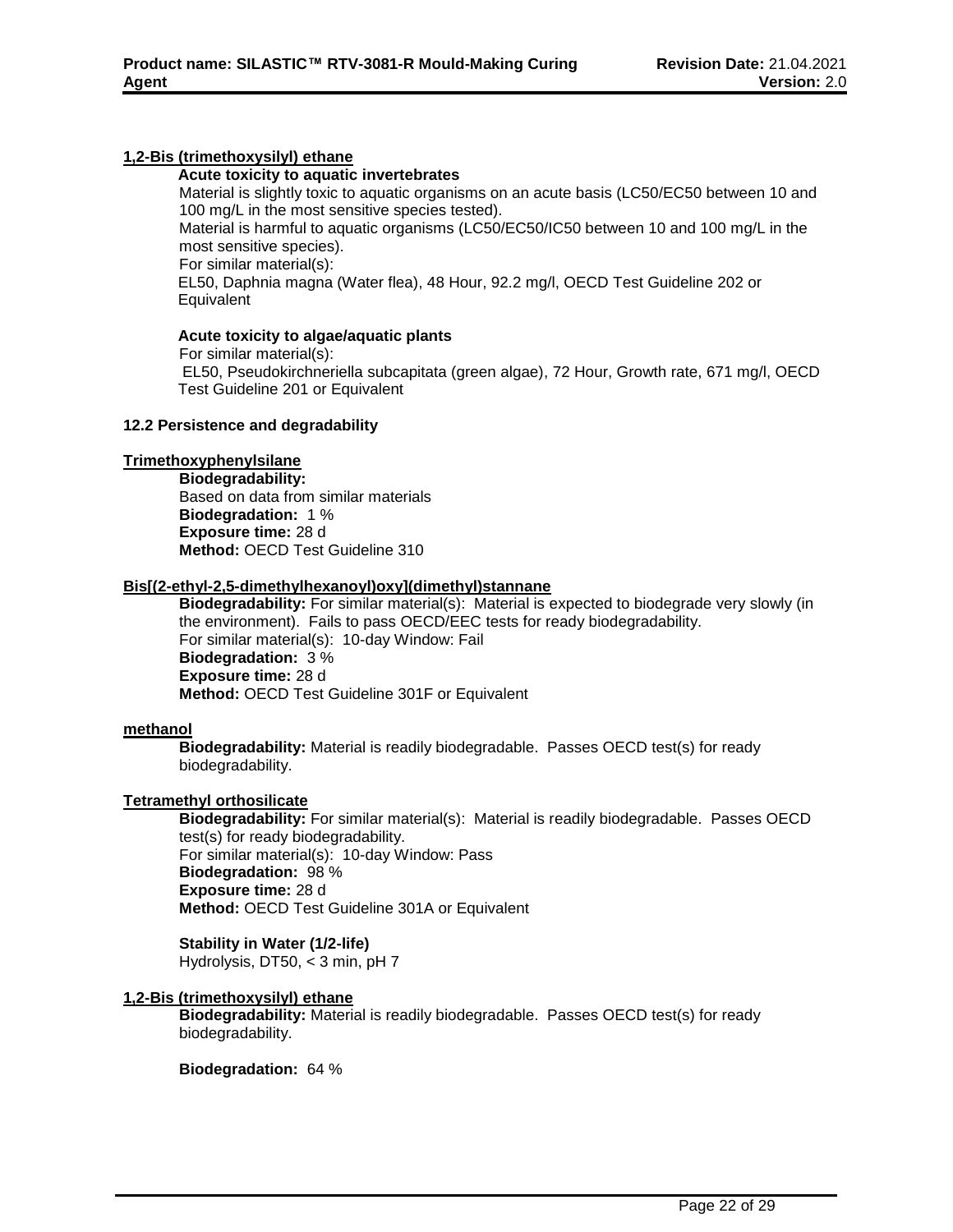**Exposure time:** 28 d **Method:** OECD Test Guideline 301B or Equivalent

#### **12.3 Bioaccumulative potential**

### **Trimethoxyphenylsilane**

**Bioaccumulation:** Bioconcentration potential is low (BCF < 100 or Log Pow < 3). **Partition coefficient: n-octanol/water(log Pow):** 0.55 Estimated. **Bioconcentration factor (BCF):** 3 Fish Estimated.

**Bis[(2-ethyl-2,5-dimethylhexanoyl)oxy](dimethyl)stannane Bioaccumulation:** No relevant data found.

#### **methanol**

**Bioaccumulation:** Bioconcentration potential is low (BCF < 100 or Log Pow < 3). **Partition coefficient: n-octanol/water(log Pow):** -0.77 Measured **Bioconcentration factor (BCF):** < 10 Leuciscus idus (Golden orfe) Measured

# **Tetramethyl orthosilicate**

**Bioaccumulation:** Bioconcentration potential is low (BCF < 100 or Log Pow < 3). **Partition coefficient: n-octanol/water(log Pow):** -0.5 estimated

### **1,2-Bis (trimethoxysilyl) ethane**

**Bioaccumulation:** Bioconcentration potential is low (BCF < 100 or Log Pow < 3). **Partition coefficient: n-octanol/water(log Pow):** -1.68 at 25 °C

### **12.4 Mobility in soil**

#### **Trimethoxyphenylsilane**

**Partition coefficient (Koc):** 7500 Estimated.

# **Bis[(2-ethyl-2,5-dimethylhexanoyl)oxy](dimethyl)stannane**

No relevant data found.

#### **methanol**

**Partition coefficient (Koc):** 0.44 Estimated.

# **Tetramethyl orthosilicate**

No relevant data found.

# **1,2-Bis (trimethoxysilyl) ethane**

No relevant data found.

# **12.5 Results of PBT and vPvB assessment**

# **Trimethoxyphenylsilane**

This substance has not been assessed for persistence, bioaccumulation and toxicity (PBT).

# **Bis[(2-ethyl-2,5-dimethylhexanoyl)oxy](dimethyl)stannane**

This substance has not been assessed for persistence, bioaccumulation and toxicity (PBT).

# **methanol**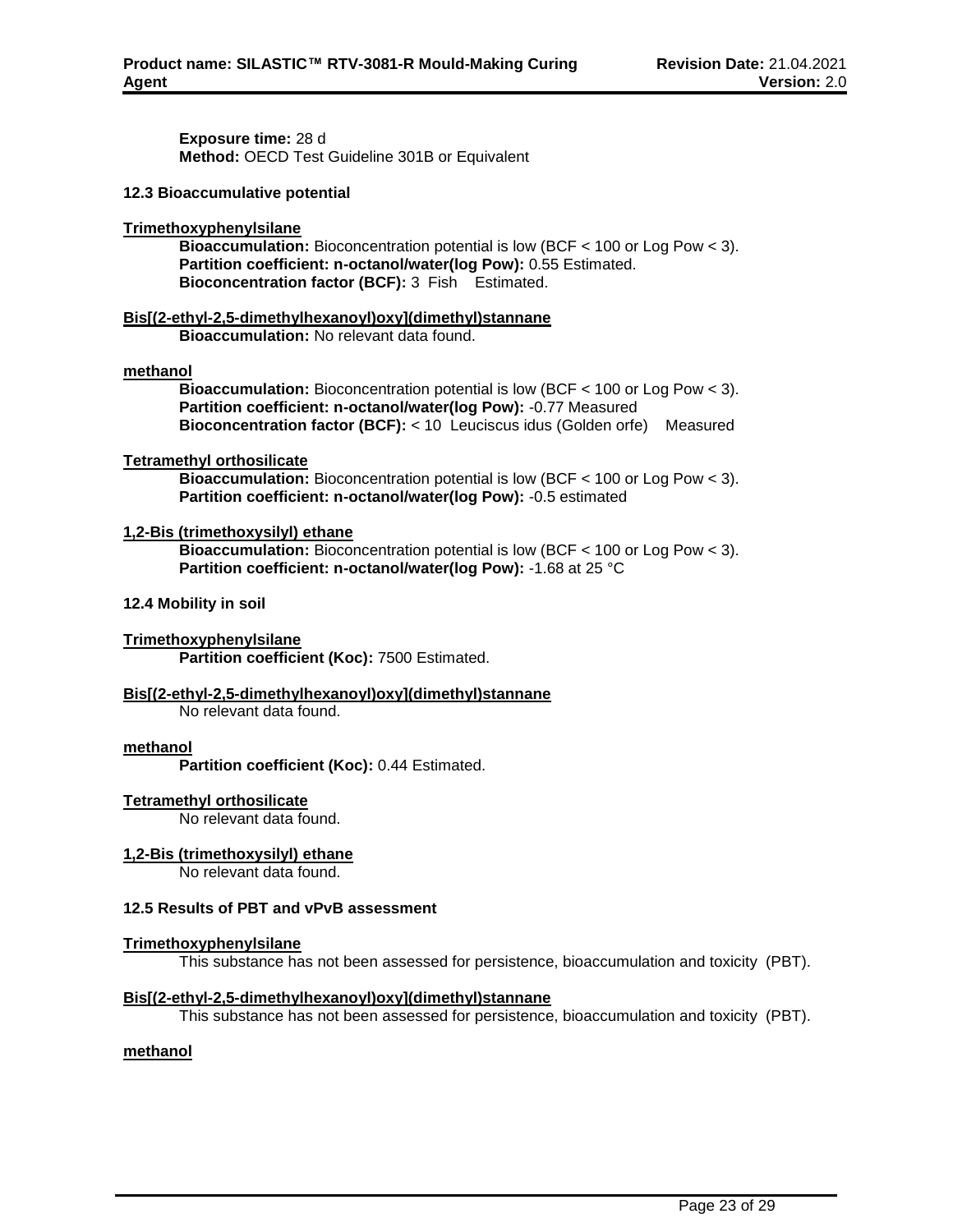This substance is not considered to be persistent, bioaccumulating and toxic (PBT). This substance is not considered to be very persistent and very bioaccumulating (vPvB).

# **Tetramethyl orthosilicate**

This substance is not considered to be persistent, bioaccumulating and toxic (PBT). This substance is not considered to be very persistent and very bioaccumulating (vPvB).

# **1,2-Bis (trimethoxysilyl) ethane**

This substance has not been assessed for persistence, bioaccumulation and toxicity (PBT).

# **12.6 Endocrine disrupting properties**

The substance/mixture does not contain components considered to have endocrine disrupting properties according to REACH Article 57(f) or Commission Delegated regulation (EU) 2017/2100 or Commission Regulation (EU) 2018/605 at levels of 0.1% or higher.

# **Trimethoxyphenylsilane**

The substance is not considered to have endocrine disrupting properties according to REACH Article 57(f), Commission Regulation (EU) 2018/605 or Commission Delegated Regulation (EU) 2017/2100.

# **Bis[(2-ethyl-2,5-dimethylhexanoyl)oxy](dimethyl)stannane**

The substance is not considered to have endocrine disrupting properties according to REACH Article 57(f), Commission Regulation (EU) 2018/605 or Commission Delegated Regulation (EU) 2017/2100.

# **methanol**

The substance is not considered to have endocrine disrupting properties according to REACH Article 57(f), Commission Regulation (EU) 2018/605 or Commission Delegated Regulation (EU) 2017/2100.

# **Tetramethyl orthosilicate**

The substance is not considered to have endocrine disrupting properties according to REACH Article 57(f), Commission Regulation (EU) 2018/605 or Commission Delegated Regulation (EU) 2017/2100.

# **1,2-Bis (trimethoxysilyl) ethane**

The substance is not considered to have endocrine disrupting properties according to REACH Article 57(f), Commission Regulation (EU) 2018/605 or Commission Delegated Regulation (EU) 2017/2100.

# **12.7 Other adverse effects**

# **Trimethoxyphenylsilane**

This substance is not on the Montreal Protocol list of substances that deplete the ozone layer.

# **Bis[(2-ethyl-2,5-dimethylhexanoyl)oxy](dimethyl)stannane**

This substance is not on the Montreal Protocol list of substances that deplete the ozone layer.

# **methanol**

This substance is not on the Montreal Protocol list of substances that deplete the ozone layer.

# **Tetramethyl orthosilicate**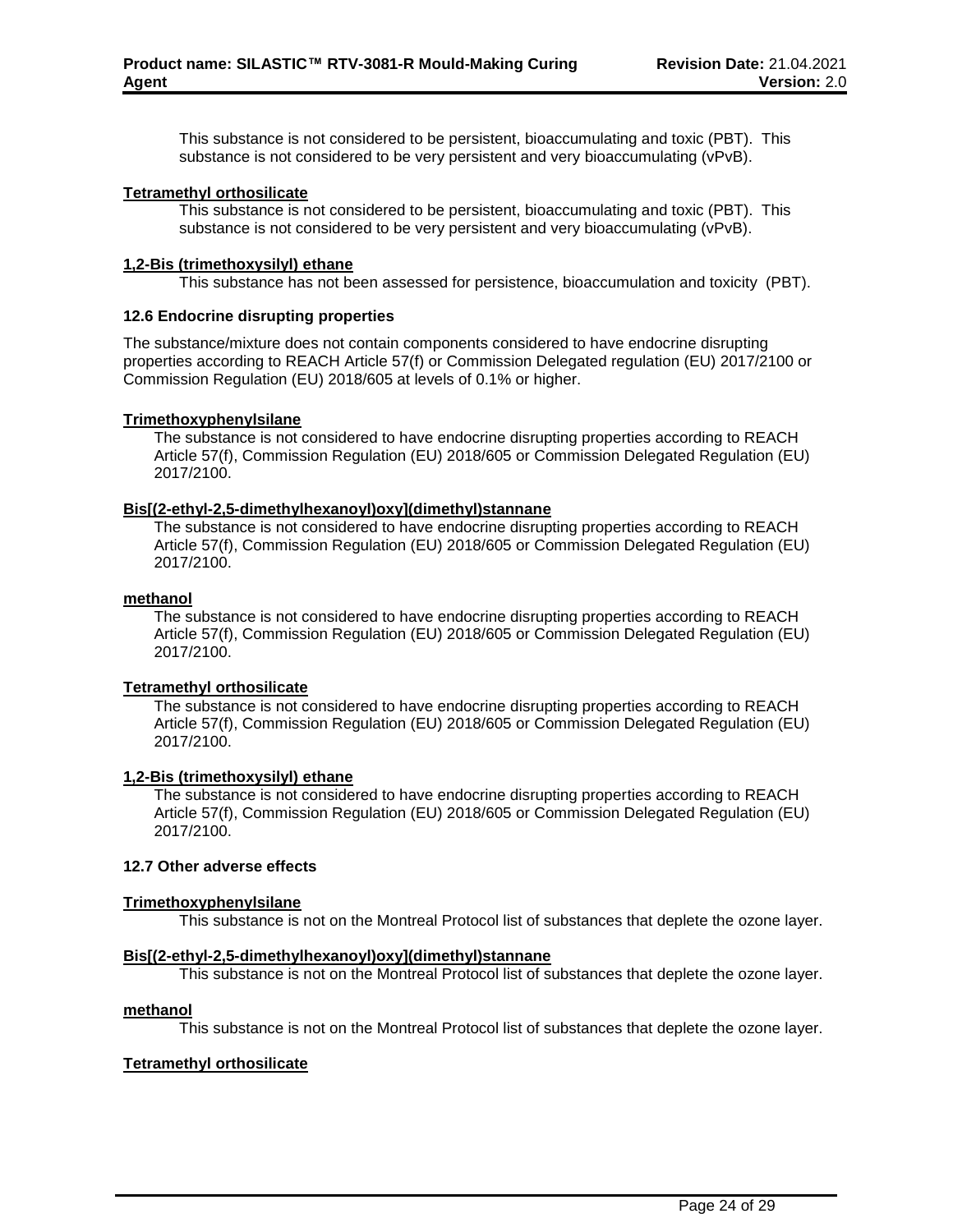This substance is not on the Montreal Protocol list of substances that deplete the ozone layer.

# **1,2-Bis (trimethoxysilyl) ethane**

This substance is not on the Montreal Protocol list of substances that deplete the ozone layer.

# **SECTION 13: DISPOSAL CONSIDERATIONS**

# **13.1 Waste treatment methods**

Do not dump into any sewers, on the ground, or into any body of water. This product, when being disposed of in its unused and uncontaminated state should be treated as a hazardous waste according to EC Directive 2008/98/EC. Any disposal practices must be in compliance with all national and provincial laws and any municipal or local by-laws governing hazardous waste. For used, contaminated and residual materials additional evaluations may be required.

The definitive assignment of this material to the appropriate EWC group and thus its proper EWC code will depend on the use that is made of this material. Contact the authorized waste disposal services.

# **SECTION 14: TRANSPORT INFORMATION**

# **Classification for ROAD and Rail transport (ADR/RID):**

- 14.1 **UN number or ID number** Not applicable **14.2 UN proper shipping name** Not regulated for transport **14.3 Transport hazard class(es)** Not applicable **14.4 Packing group** Not applicable
- **14.5 Environmental hazards** Not considered environmentally hazardous based on available data.
- **14.6 Special precautions for user** No data available.

# **Classification for INLAND waterways (ADNR/ADN): Consult your Dow contact before transporting by inland waterway**

# **Classification for SEA transport (IMO-IMDG):**

- 14.1 **UN number or ID number** Not applicable
- **14.2 UN proper shipping name** Not regulated for transport
- **14.3 Transport hazard class(es)** Not applicable
- **14.4 Packing group** Not applicable
- **14.5 Environmental hazards** Not considered as marine pollutant based on available data.
- **14.6 Special precautions for user** No data available.
- **14.7 Maritime transport in bulk according to IMO instruments** Consult IMO regulations before transporting ocean bulk

# **Classification for AIR transport (IATA/ICAO):**

14.1 **UN number or ID number** Not applicable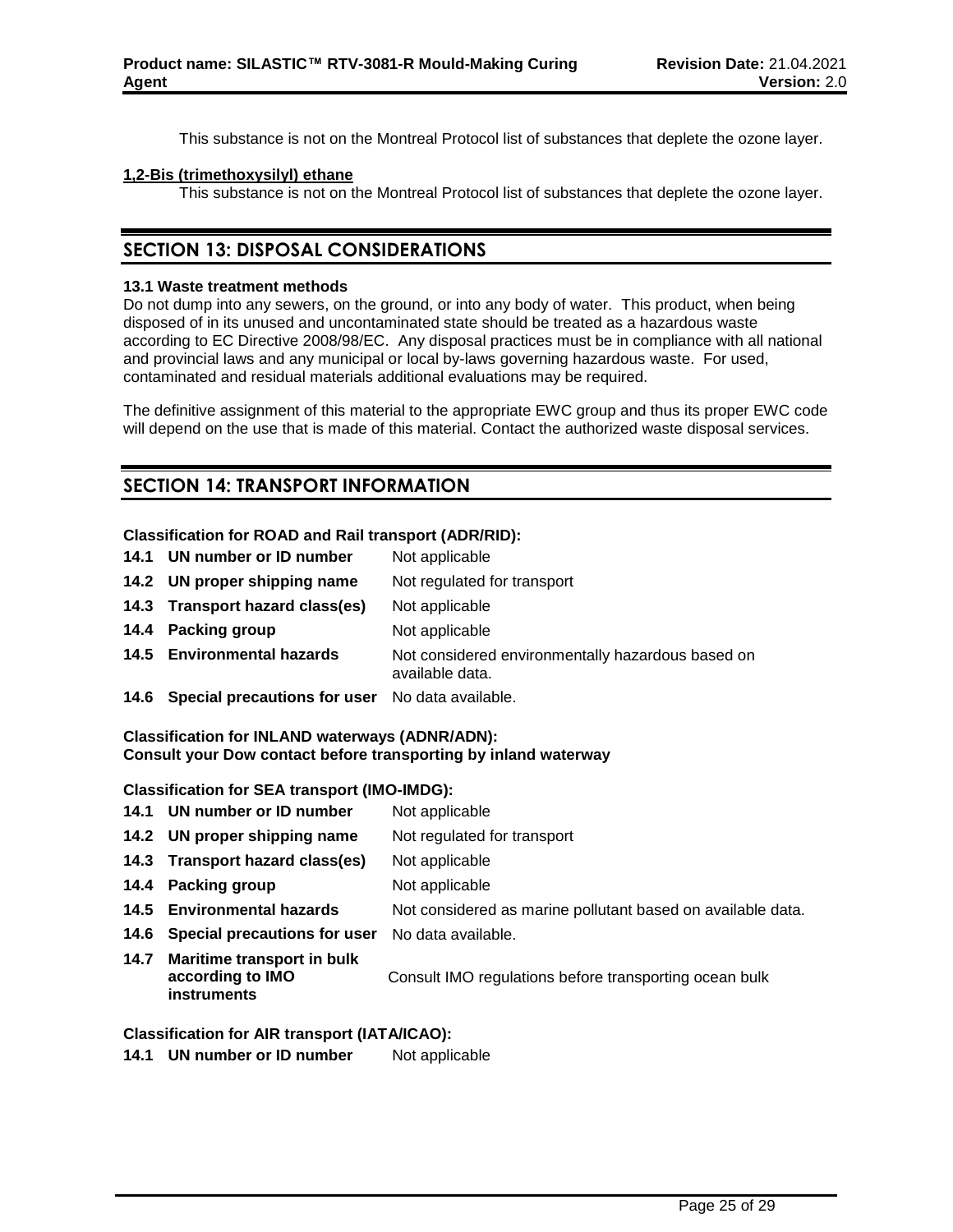- **14.2 UN proper shipping name** Not regulated for transport
- **14.3 Transport hazard class(es)** Not applicable
- **14.4 Packing group** Not applicable
- 14.5 **Environmental hazards** Not applicable
- **14.6 Special precautions for user** No data available.

This information is not intended to convey all specific regulatory or operational requirements/information relating to this product. Transportation classifications may vary by container volume and may be influenced by regional or country variations in regulations. Additional transportation system information can be obtained through an authorized sales or customer service representative. It is the responsibility of the transporting organization to follow all applicable laws, regulations and rules relating to the transportation of the material.

# **SECTION 15: REGULATORY INFORMATION**

# **15.1 Safety, health and environmental regulations/legislation specific for the substance or mixture**

# **REACh Regulation (EC) No 1907/2006**

This product contains only components that have been either registered, are exempt from registration, are regarded as registered or are not subject to registration according to Regulation (EC) No. 1907/2006 (REACH)., The aforementioned indications of the REACH registration status are provided in good faith and believed to be accurate as of the effective date shown above. However, no warranty, express or implied, is given. It is the buyer´s/user´s responsibility to ensure that his/her understanding of the regulatory status of this product is correct.

**REACH - Restrictions on the manufacture, placing on the market and use of certain dangerous substances, preparations and articles (Annex XVII)** Conditions of restriction for the following entries should be considered: Number on list 3 Bis[(2-ethyl-2,5 dimethylhexanoyl)oxy](dimethyl)stannane (Number on list 20) methanol (Number on list 69)

**Seveso III: Directive 2012/18/EU of the European Parliament and of the Council on the control of major-accident hazards involving dangerous substances.** Listed in Regulation: Not applicable

# **Further information**

Take note of Directive 94/33/EC on the protection of young people at work or stricter national regulations, where applicable.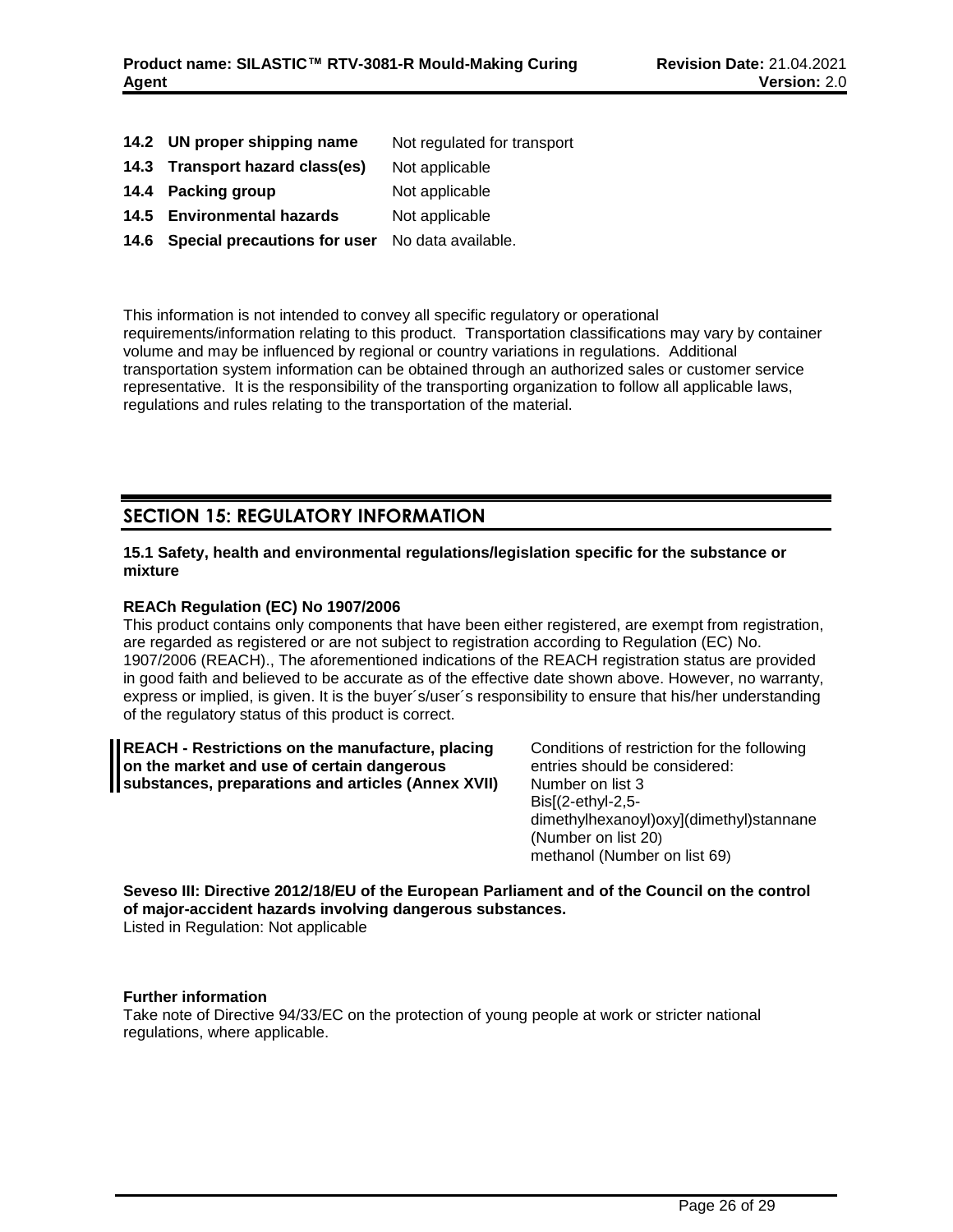### **15.2 Chemical safety assessment**

No Chemical Safety Assessment has been carried out for this substance/mixture.

# **SECTION 16: OTHER INFORMATION**

# **Full text of H-Statements referred to under sections 2 and 3.**

| H <sub>225</sub>  | Highly flammable liquid and vapour.                                                |
|-------------------|------------------------------------------------------------------------------------|
| H <sub>226</sub>  | Flammable liquid and vapour.                                                       |
| H <sub>301</sub>  | Toxic if swallowed.                                                                |
| H <sub>302</sub>  | Harmful if swallowed.                                                              |
| H <sub>311</sub>  | Toxic in contact with skin.                                                        |
| H315              | Causes skin irritation.                                                            |
| H317              | May cause an allergic skin reaction.                                               |
| H318              | Causes serious eye damage.                                                         |
| H <sub>3</sub> 19 | Causes serious eye irritation.                                                     |
| H <sub>330</sub>  | Fatal if inhaled.                                                                  |
| H <sub>331</sub>  | Toxic if inhaled.                                                                  |
| H370              | Causes damage to organs if swallowed.                                              |
| H372              | Causes damage to organs through prolonged or repeated exposure if inhaled.         |
| H373              | May cause damage to organs through prolonged or repeated exposure if<br>swallowed. |
| H412              | Harmful to aquatic life with long lasting effects.                                 |

#### **Classification and procedure used to derive the classification for mixtures according to Regulation (EC) No 1272/2008**

Skin Sens. - 1 - H317 - Calculation method STOT RE - 2 - H373 - Calculation method

### **Revision**

Identification Number: 4107683 / A279 / Issue Date: 21.04.2021 / Version: 2.0 Most recent revision(s) are noted by the bold, double bars in left-hand margin throughout this document.

| Legend                 |                                                       |
|------------------------|-------------------------------------------------------|
| 2006/15/EC             | Europe. Indicative occupational exposure limit values |
| <b>ACGIH</b>           | USA. ACGIH Threshold Limit Values (TLV)               |
| <b>ACGIH BEI</b>       | ACGIH - Biological Exposure Indices (BEI)             |
| Dow IHG                | Dow Industrial Hygiene Guideline                      |
| GB EH40                | UK. EH40 WEL - Workplace Exposure Limits              |
| <b>STEL</b>            | Short term exposure limit                             |
| <b>TWA</b>             | Time weighted average                                 |
| Acute Tox.             | Acute toxicity                                        |
| <b>Aquatic Chronic</b> | Long-term (chronic) aquatic hazard                    |
| Eye Dam.               | Serious eye damage                                    |
| Eye Irrit.             | Eye irritation                                        |
| Flam. Liq.             | Flammable liquids                                     |
| Skin Irrit.            | Skin irritation                                       |
| Skin Sens.             | Skin sensitisation                                    |
| <b>STOT RE</b>         | Specific target organ toxicity - repeated exposure    |